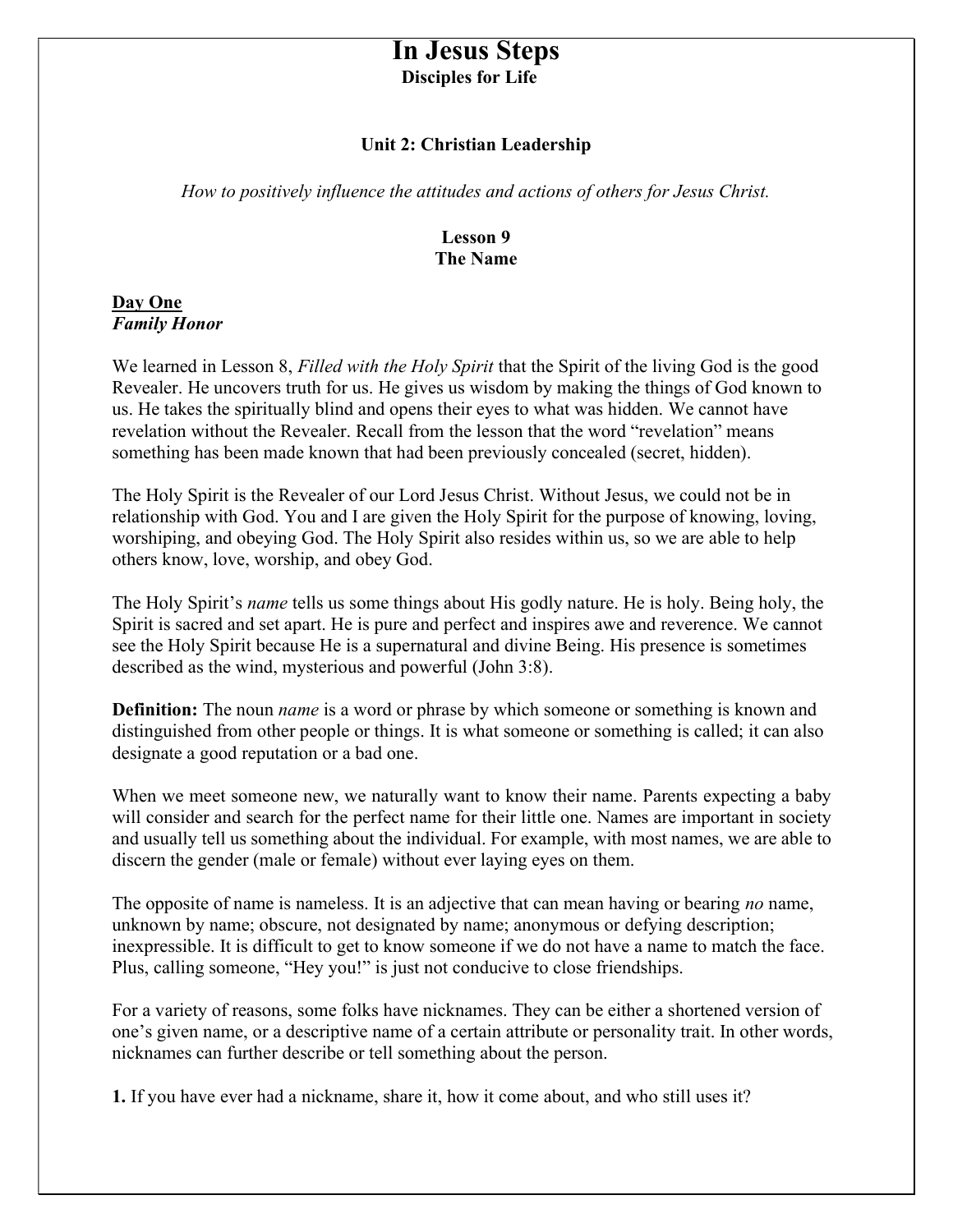Names are important today and they were important in biblical times. Just as parents today name children with positive thoughts of their future so did parents of old. In fact, names in ancient times indicated the person's character, nature, and essence (spirit). If you knew a person's name, you would have some idea as to their personal characteristics.

Not everyone is satisfied with their name. Our youngest daughter was not. We adopted her when she was 9 years old and at 10 she wanted to change her first name. Having read books that said not to change an adoptive child's name, I tried to dissuade (talk out of) her, but she was adamant (unyielding). It is quite interesting when you consider the name that she chose. Now she was not a believer at the time she chose her new name, but it is obvious God was leading her according to His plans. She chose the name Christine which means follower of Christ. As I write these words, she is a missionary in East Asia serving Christ just as her name indicates.

God changed Abraham, Sarah, and Jacob's names (Genesis 17:5, 15, 32:28) and Christ changed Peter's name (Matthew 16:17–18). The new names indicated a change in their own character and future towards a fuller and more encompassing relationship and service to God. As a Christian leader, you will be going through changes in your character and abilities as well as helping others embrace the changes in their lives (1 Peter 2:2–3; Hebrews 5:12–14). Some changes may be difficult and may not seem desirable, but know God is always working for our good. These changes are helping us live up to our Christian name.

**Definition:** The word *Christian* appears only in Acts 11:26, 26:28 and 1 Peter 4:16. It originally meant adherents or followers of Christ because their behavior, activity, and speech were like His. Pagans used the name Christian in a derogatory or derisive manner.

## Read 1 Peter 4:16 and answer questions 2–4:

However, if you suffer as a Christian, do not be ashamed, but praise God that you bear that name. 1 Peter 4:16 (Bear in this context means to carry or be marked by.)

2. As a believer, what name does one bear?

3. What name do you bear?

4. If you suffer because you are a Christian, what should you do?

# Read Galatians 5:22–25 and answer questions 5–6:

But the fruit of the Spirit is love, joy, peace, patience, kindness, goodness, faithfulness,  $^{23}$ gentleness and self-control. Against such things there is no law.  $^{24}$ Those who belong to Christ Jesus have crucified the sinful nature with its passions and desires. <sup>25</sup> Since we live by the Spirit, let us keep in step with the Spirit. Galatians 5:22–25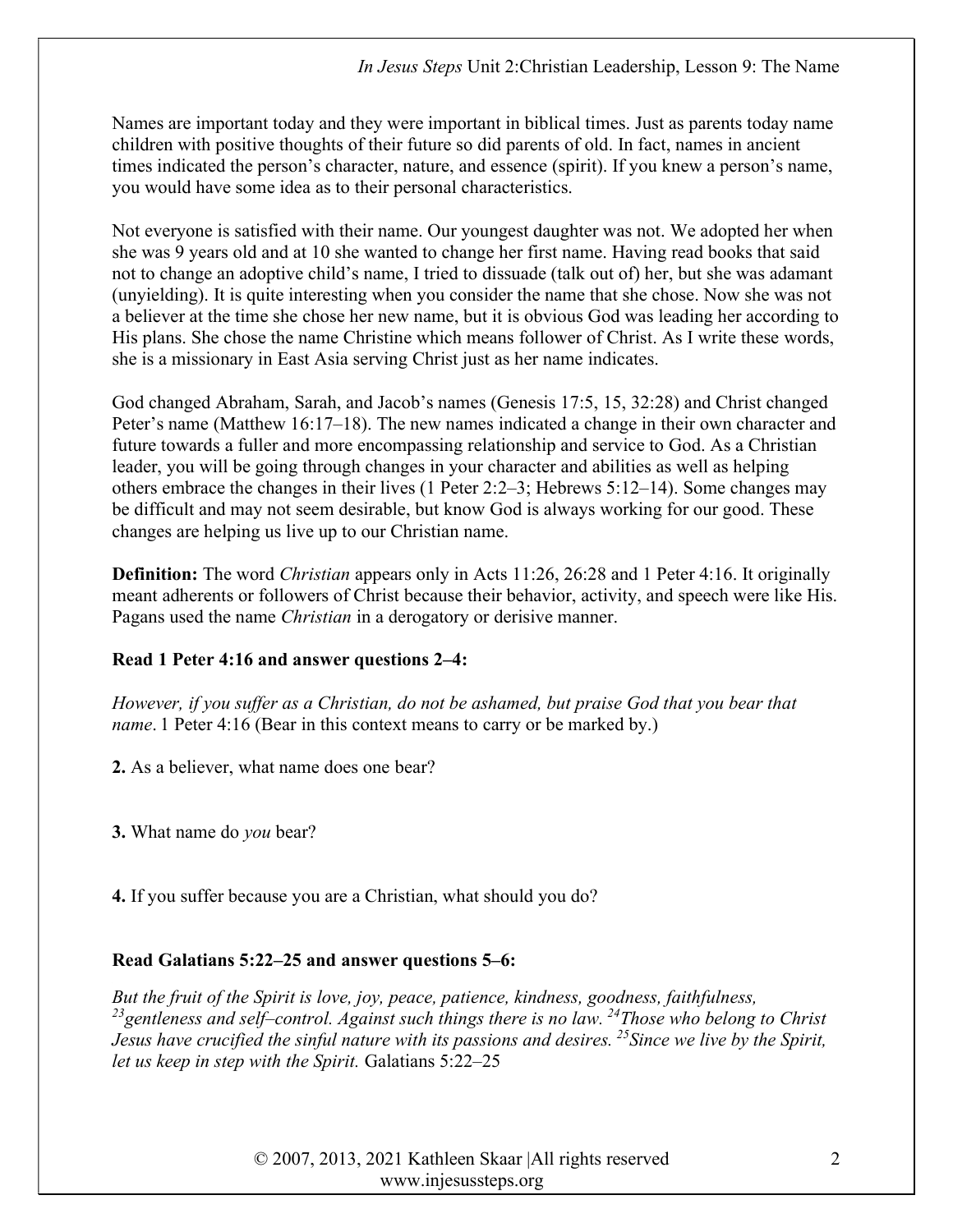5. What are some personal characteristics of those who belong to Christ and carry this name (v. 22–23)?

6. Choose one of the above characteristics, known as the fruit of the Spirit, and share how this trait has developed since you have been a Christian?

Families want to protect their surname (last name). They want the community to respect them and their name. If a family were wealthy, politically active, or highly religious, the older members would be even more vigilant (watchful) about other family members, especially the younger ones, to ensure their reputation would be preserved.

Names can even be protected by copyright. Think of famous Hollywood stars who have died. Their families are able to reap financial rewards by selling the use of their name and image for advertising and marketing purposes. If the star had a blemished (flawed) past or was not liked very much, the value of the name could be diminished (lessened).

Christian is our shared family surname. As Christian leaders we should be diligent to live up to the high standards of our name as well as making sure younger Christians understand the responsibility of bearing this tremendous name. When we act dishonorably, we cast doubt and suspicion on Christ and His followers.

7. Read Psalm 23:3b and fill in the blank. God guides me along the right paths for His

\_\_\_\_\_\_\_\_\_\_\_\_\_\_\_\_\_\_ sake.

He guides me along the right paths for his name's sake. Psalm 23:3b

Our allegiance and responsibility to God's name is significant. He guides you and me in paths of righteousness for the sake of, on account of His name. God aims to keep us on the right path to protect His character and reputation. He will strengthen us and help us walk an upright and moral life. God desires that we are holy as He is holy. God is in charge of guarding His reputation and the reputation of His family. He knows best how to preserve the honor and praise of His name (Isaiah 48:9–11).

Just as a person's name was descriptive of his character in ancient times, so too the names of God illustrate His character. In this sense, God's identity is attached to His names. Throughout the Bible, God and His names are used interchangeably.

## Read Ezekiel 20:9 and fill in the blanks for question 8:

But for the sake of my name, I brought them out of Egypt. I did it to keep my name from being profaned in the eyes of the nations among whom they lived and in whose sight I had revealed myself to the Israelites. Ezekiel 20:9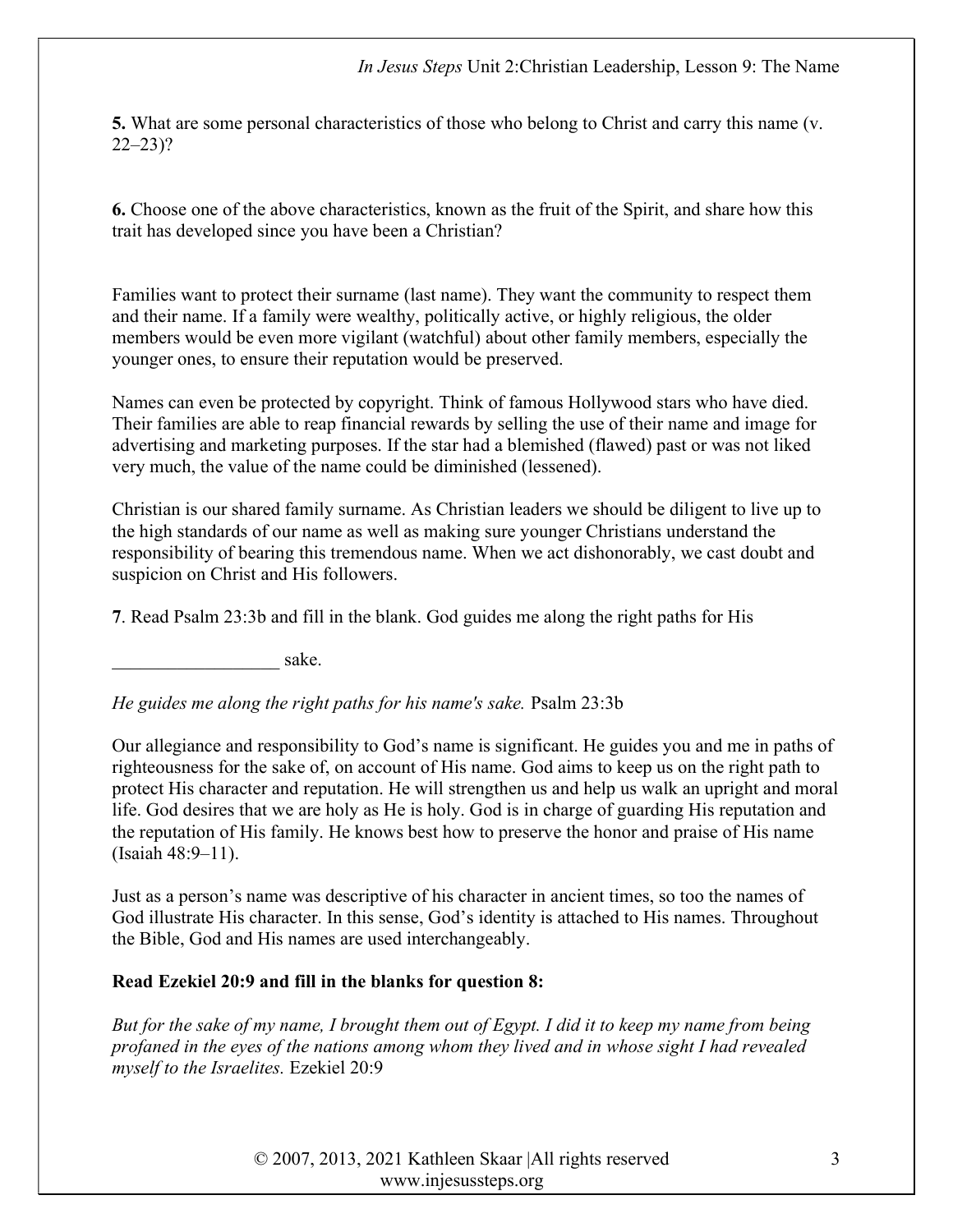## In Jesus Steps Unit 2:Christian Leadership, Lesson 9: The Name

8. God says, "But for the sake of my \_\_\_\_\_\_\_\_, I brought them out of \_\_\_\_\_\_\_\_\_\_\_. I did it

to keep my \_\_\_\_\_\_\_\_\_\_\_\_\_ from being \_\_\_\_\_\_\_\_\_\_\_\_\_\_\_ in the eyes of the nations among whom

they lived and in whose sight had had myself to the Israelites."

God does not want His name to be treated irreverently or without respect (profaned). God had revealed Himself to the Israelites and other nations as a God of purpose, power, and truth. Even when the Israelites went after false gods and betrayed Him, He did what was necessary to keep His promises and show Himself faithful. God would move to correct their dreadful behavior so the world would know the truth about His name and character.

Our LORD moves in various ways to protect His name and reputation. He may allow wars, famine, and other kinds of hardships to bring people back in line with the truth. He may also draw human hearts with peace, plenty, and blessings. God will use whatever is appropriate to protect His name and in so doing bring us back from rebellion and sin.

**Definition:** Foreshadowing is a literary device giving an indication of what is coming later in a story. God uses this device through biblical writers to help us develop expectations about future events, especially concerning the Messiah. The Bible has stories, events, and people that foreshadow Christ in both His first and second coming.

The Israelites were delivered out of the Egyptians' hands even though they had rebelled against the LORD and would not listen to Him (Ezekiel 20:8–9). God's deliverance of the Israelites from Egypt foreshadows Jesus and His deliverance of sinners from Satan. The Israelites did not have anything that would ingratiate (curry favor) themselves with God and neither do we. God acts out of the character and purity of His holy name.

God promised a Savior to deliver humanity from Satan and sin. And true to God's word, the Messiah was born for this remarkable deliverance. God continues to work through those called by His name in order to bring honor to His family.

God's working through us is called grace. We do not deserve to have God working through us. It is a gift. God gives us grace for the sake of His name to walk in righteousness and uphold His honor as well as the honor of His family. If you are in Christ, you are in God's family.

9. Can you share a time when God extended grace to you in a difficult situation in which you were about to fail His name?

10. What did you learn through the difficult situation you shared in question 9?

Accountability: Be prepared to share your answers to #9–10 with your discipleship team.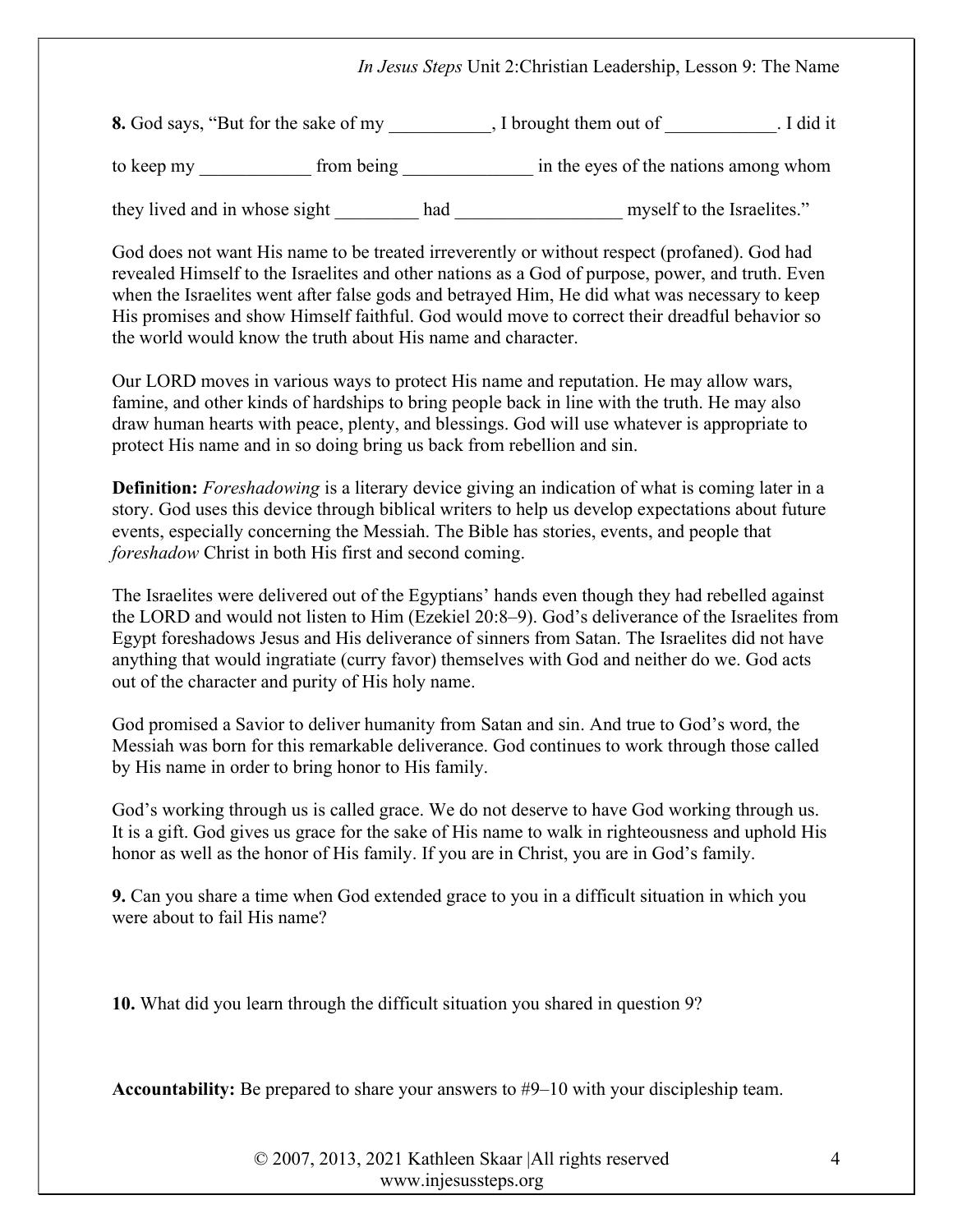God's grace does not mean that we do not have to do anything. When grace is offered we have to receive it and cooperate in whatever way the Spirit counsels or leads us. Jesus is our model and example of how to cooperate with God.

## Read Ephesians 5:1–2 and answer questions 11–12:

Follow God's example, therefore, as dearly loved children  $\lambda^2$  and walk in the way of love, just as Christ loved us and gave himself up for us as a fragrant offering and sacrifice to God. Ephesians 5:1–2

11. Whose example are we to follow (v. 1)?

12. How did our model, Jesus Christ, live a life of love (v. 2)?

## Action Steps

13. Prayerfully consider how you might live a life of love today or tomorrow just as Christ Jesus did. Make notes as needed.

14. From your prayer above in #13, share how the Holy Spirit led you and the results, noting how your actions honored God's name.

Accountability: Be prepared to share your Action Step 14 with your discipleship team.

Remember God is merciful. In His mercy, He is especially attentive to the prayers of those who love His name. Those of us in God's forever family do love His name. It is good to recall Psalm 119:132 when in need and remind God to: Turn to me and have mercy on me, as you always do to those who love your name.

—End Day One—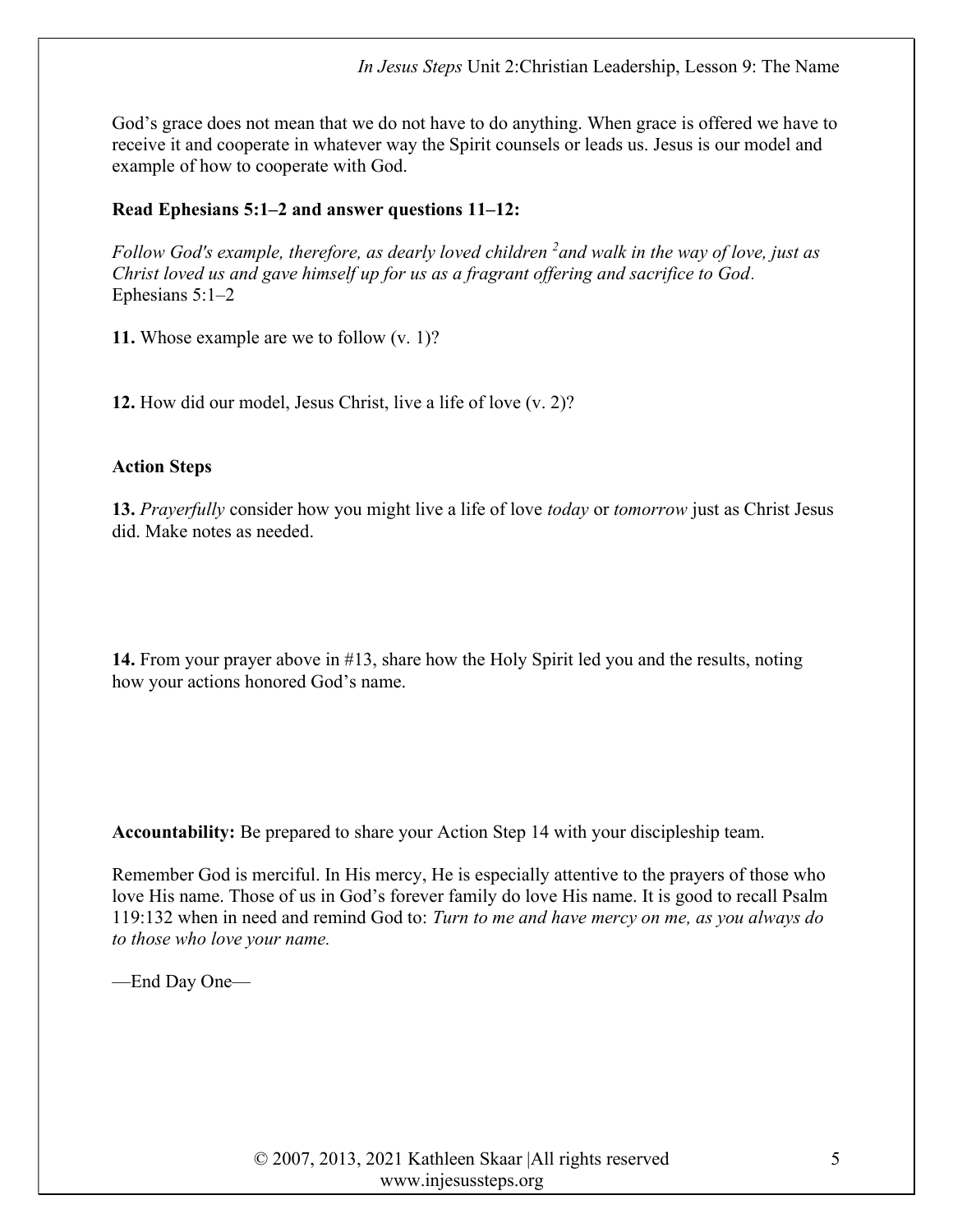## Day Two Righteous is His Name

Historically, Christians have not always lived up to the high standards that our name demands. Even today, it may be difficult to discern (tell the difference) Christians from non–Christians. There are non–believers, atheists, and even cult adherents or followers who have certain moral standards and pleasing personalities.

Our handbook for knowing how to successfully bear our new family name is the Bible. Scripture teaches us what is expected of a follower of Jesus Christ and how we should act or react in various situations. Not only does the Bible tell us what we should do, it informs us of God's grace and the Holy Spirit's enabling power in our lives so we can live up to the high standards that the name Christian demands.

15. As a leader that others will look to and emulate or imitate, what can *you* do to elevate the name Christian to a higher and holier standard?

**Definition:** The Hebrew word,  $YHWH$  (יהוה), is translated LORD in most English Bible translations. This is the divine name God gave to Moses when He commissioned him to free His people from Pharaoh (Exodus 3:10–15). YHWH is found more than 6,000 times in the Old Testament. "The written Hebrew language did not include vowels, only the consonants were used; thus, readers supplied the vowels as they read."<sup>1</sup> Yahweh (Yah weh) is the same Hebrew name, YHWH, with vowels added and is translated LORD in Psalm 99:1–2 below.

# Read Psalm 99:1–3 and answer questions 16–17:

The LORD reigns, let the nations tremble; he sits enthroned between the cherubim, let the earth shake.<sup>2</sup>Great is the LORD in Zion; he is exalted over all the nations.<sup>3</sup>Let them praise your great and awesome name—he is holy. Psalm  $99:1-3$ 

16. Who is to praise LORD's great and awesome name (v. 1, 3)?

17. How do *you* praise the LORD and His great and awesome name?

All the nations are to praise the LORD and his great and awesome name. The phrase "all the nations" means everyone. None is excluded from praising the Name. This means praise for all of God and all of His majestic names in Scripture. Our handbook for knowing how to successfully carry our new family name and bring praise to the LORD is the Bible.

<sup>1</sup>Trent Butler, "Holman Bible Dictionary," (Holman Bible Publishers, Nashville, TN., 1991), 1429.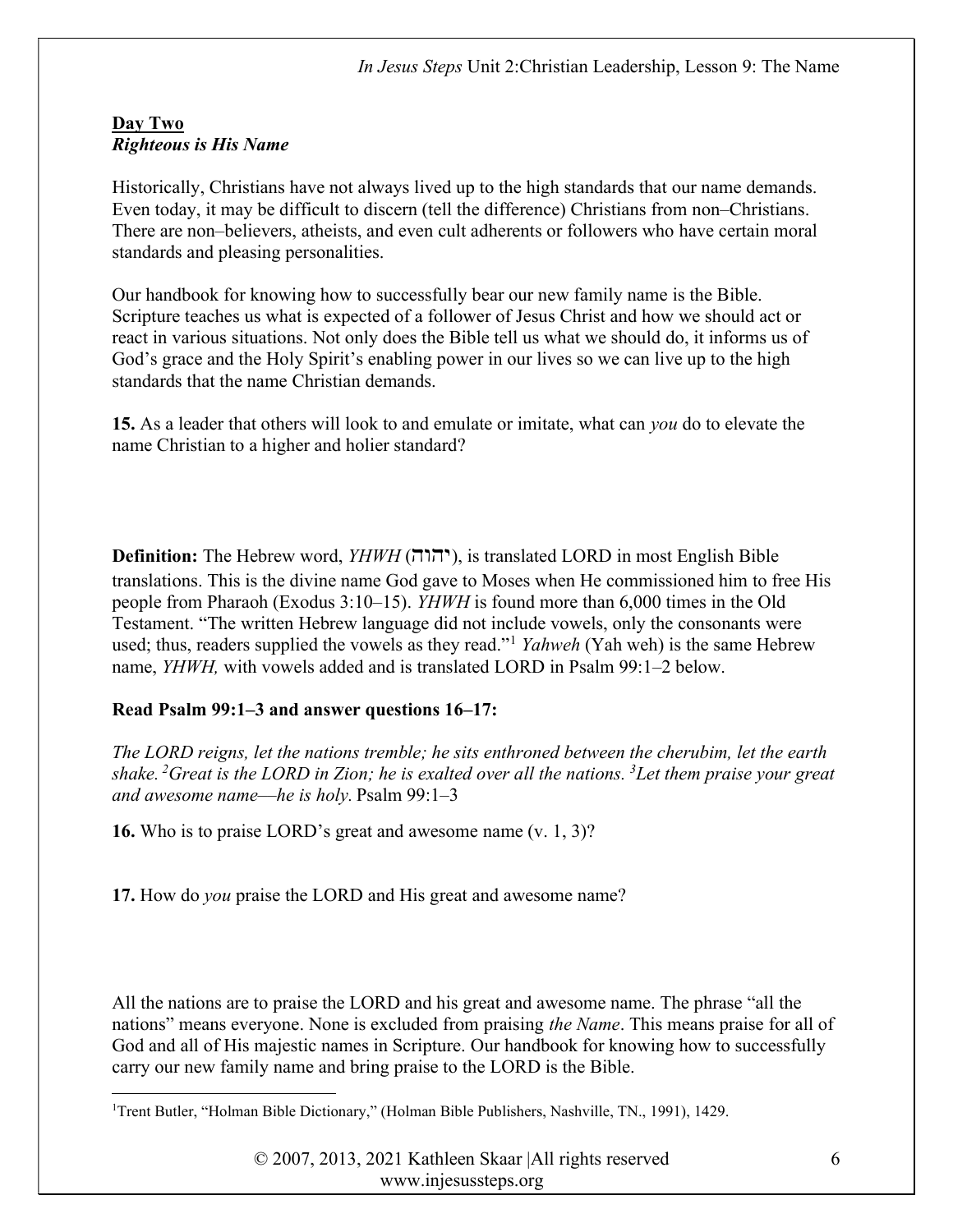To reiterate, God's name in the Bible is synonymous (equivalent in meaning) with God himself. God and His names are used interchangeably for our benefit. This is one of the ways God has chosen to reveal His personal identity to us. It is also one reason the Jews would not even speak or write the name YHWH for fear of misusing it, just as they would be afraid of offending God Himself. This is still true for religious Jews today.

#### Read Philippians 2:9–11 and answer questions 18–21:

Therefore God exalted him to the highest place and gave him the name that is above every name,  $10$ that at the name of Jesus every knee should bow, in heaven and on earth and under the earth,  $11$  and every tongue acknowledge that Jesus Christ is Lord, to the glory of God the Father. Philippians 2:9–11

18. What is the name that will cause every knee to bow in heaven and on earth and under the earth at the judgment seat (v. 10)? (Cf. Romans 14:9–11)

19. Do you bow down to Jesus as Lord of your life? Yes No Sometimes (Underline One)

20. Explain your answer to question 19 about whether or not you bow down to Jesus as Lord:

21. If you are having difficulty in bowing and serving the Lord in any area of your life, pray and pray together with your discipleship team for Jesus' help.

Accountability: Be prepared to share your answers 18–21 and pray with your discipleship team.

By focusing on God's names in Scripture, we can learn much about Him and His holy nature. However, one of God's characteristics is His incomprehensibility. This means that we will never completely comprehend or know God while on earth; He is beyond our understanding. Heaven may be a different matter in many respects, but one thing will not change—God's vast superiority and supremacy over His creatures. Therefore, He will always be incomprehensible to some extent.

In God's goodness and grace, He has revealed a tremendous amount about Himself throughout the Bible. With the Spirit's help, this Holy Book will keep you and me learning and growing in our relationship with the Lord for the rest of our lives. What a joyful, lifetime quest—knowing God! As a Christian leader, you will also have the opportunity of helping others mature in their relationship with our infinite Creator.

God's names or attributes can be divided into two parts: the attributes He shares with us and those He does not. For example, God is merciful, and we can share in this characteristic by being merciful to others. However, God is omnipresent (present everywhere), but we can only exist in one place and one time zone. God does not share His omnipresence with us or any others in heaven or on earth.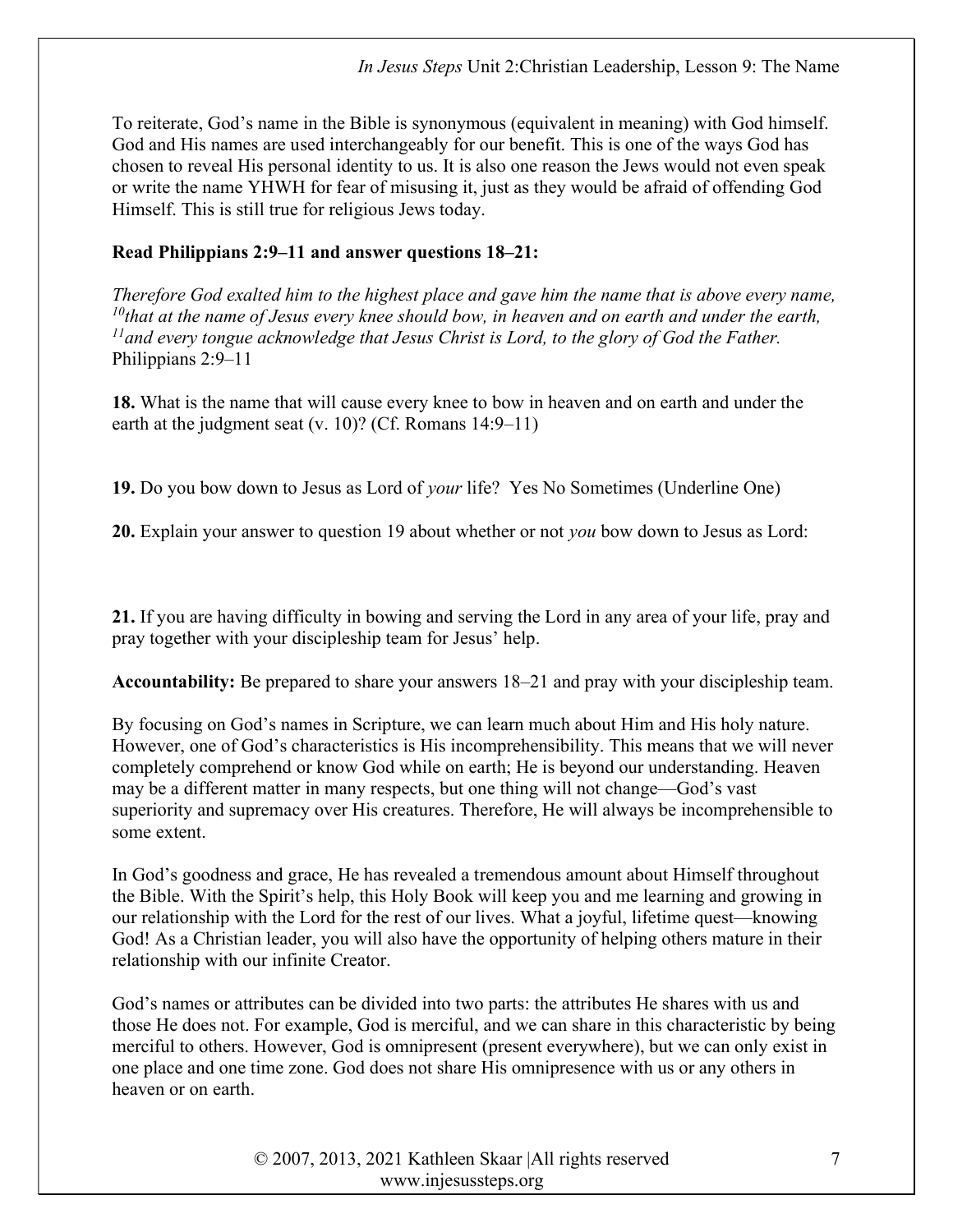As powerful as the angels are, including the fallen ones, they are not omnipresent. Satan may be able to cover a lot of territory but not at the same time. He is no match for God. Although there is a battle of good and evil going on, our good God is vastly superior to any evil that Satan dares to throw at us. It is not an equal battle of good versus evil because God is vastly superior.

Satan is a created being who will always have to answer to Almighty God (2 Peter 2:4; Job 1:12; 2:6; Matthew 10:8; James 4:7). Simply, God has no equal and therefore no opposite. God has given Satan free will (ability to choose; make decisions) within a certain framework, just as He has given us free will. Both Satan's freedom and ours can have a negative effect on our world.

God is sovereign and supreme. Satan does not even have supreme power over his evil actions but must wage his dastardly deeds within allotted borders (Job 1:12). Neither Satan nor his demons have any power or control over a believer. When believers do get caught up in diabolic schemes, it is usually because we are not relying on God. Remember 1 John 4:4: You, dear children, are from God and have overcome them, because the one who is in you is greater than the one who is in the world. Keep this verse in mind whenever you feel attacked, persecuted, or vulnerable.

We will look at two of God's names that He passes on or shares with us and one name that God does not pass on or share with us. Remember that God's "Being" encompasses all of His names or attributes at the same time. When God is righteous and punishes those who are disobedient, He is still loving and good.

The LORD Our Righteousness (Transliterated<sup>2</sup> Yahweh Tsidkenu in Hebrew)

22. Read Psalm 48:10. Praise for God and His name reaches the ends of the earth because His

right hand is filled with:

Like your name, O God, your praise reaches to the ends of the earth; your right hand is filled with righteousness. Psalm 48:10

**Definitions:** The Hebrew word that we translate *righteousness* is tsedeq (צרק). It means that which is *right*, just, and normal. It also is defined as *rightness*, justness, and of correct weights and measures. *Right* means that someone or something is correct, proper, morally good and appropriate. Just means that someone is fair, impartial, morally correct, and reasonable.

Psalm 48:10 declares that God is praised in all nations because of His righteousness. Let us consider the word righteousness and how we would determine what is correct, just, and morally good. In order to figure out the rightness of someone or some action we must set up a standard. A standard is a value or object by which something may be measured, judged, or tested.

23. If you or your neighbor were to set the standard of what is right and correct, do you think there would be some bias (prejudice) in that standard? Yes No (Underline One)

<sup>&</sup>lt;sup>2</sup> Transliterate means to represent (letters or words) in the corresponding characters of another alphabet.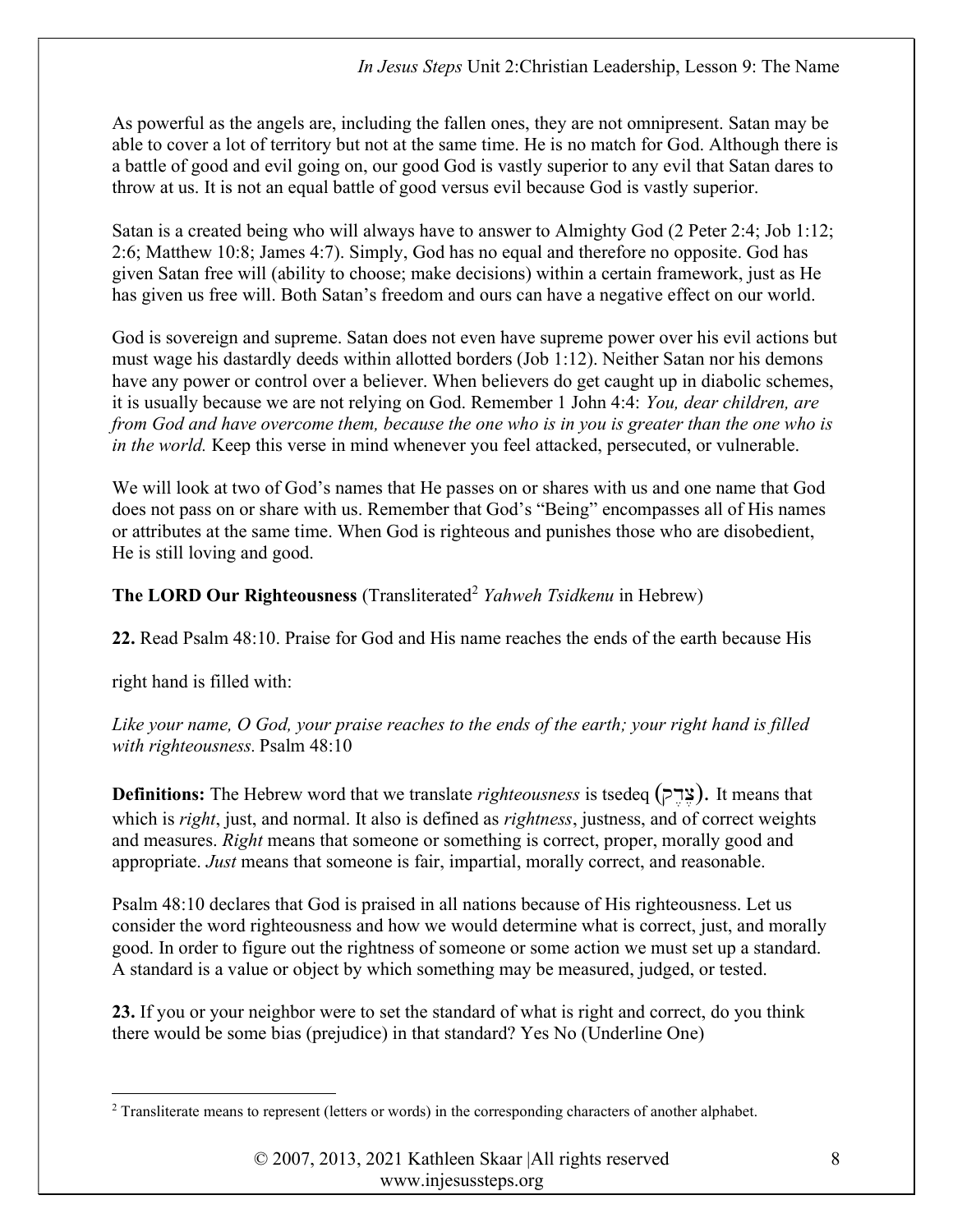24. Do you think either you or your neighbor might be tempted to adjust or alter that standard according to changing feelings or situations? Yes No (Underline One)

You may have heard, "What is right for you may not be right for me." In our world righteousness is based on individual tastes and preferences. In that case, people do not care if what is right for them, and their subsequent actions hurt others or not. For example, "I want a new car; I deserve it. Since I don't have enough money to buy the car I want, I will just figure out a way to embezzle (steal) from the company where I work and use the money to purchase the car I desire. Then won't I be proud to drive it." Pride can certainly motivate the heart to sin. It not only causes people to want material things, but power and fame as well.

However, if folks care just a smidgen (a bit) about others, they may say something like, "It doesn't matter what I do, as long as it doesn't hurt anyone. What people don't know can't hurt them. I can lie, visit a prostitute, be a prostitute, view sexual or violent materials, cheat, have sex outside of marriage, or not pay taxes. It is my life and as long as I don't harm anyone else, it is okay."

25. As a Christian leader, how would you respond to a new Christian who said, "It doesn't matter what I do, it isn't hurting anyone?"

26. As a Christian leader, how would you respond to professed Christians living together in a sexual relationship before marriage?

27. What is wrong with an arbitrary (subjective, random) standard of righteousness?

It would be difficult, if not impossible to follow a rule of conduct that was applied by chance or whim. It would be a guessing game as to how one should act and respond each day. In the same way, what turmoil and chaos would result if each person made rules according to their own preferences or circumstances.

God is our standard of righteousness. He always does what is correct and morally good. He is just and upright in all His ways. God does not change (Malachi 3:6) so the standard of righteousness is fixed and secure. You do not have to wake up each morning and wonder what will be morally appropriate. Righteousness is set in God Himself and revealed throughout His Word.

Regarding sex, it is a God–given gift for a wedded man and woman (Mark 10:6–9; 1 Corinthians 7:2) and their marriage bed is to be kept pure (Hebrews 13:4). Adultery is wrong and even looking on another lustfully breaks God's standard of righteousness (Matthew 5:27–28). Sexual immorality, including premarital sex (fornication), is considered wicked in God's eyes (1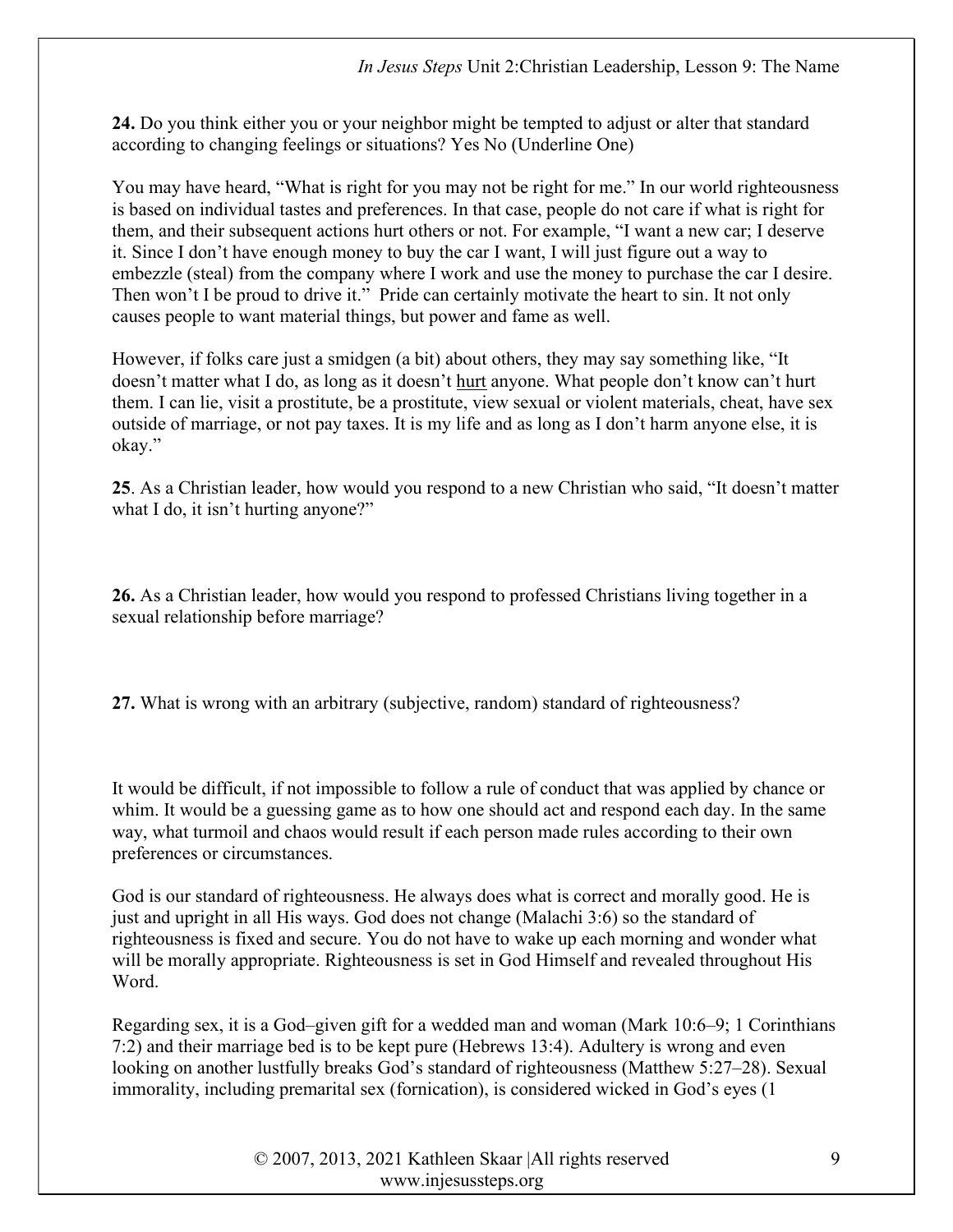Corinthians 6:9–10; 12–20). Homosexuality is wrong and not right (Leviticus 18:22; Romans 1:18–32).

All of these sins that miss God's standard can be forgiven and overcome in the blood of Jesus Christ (1 Corinthians 6:11; Galatians 5:16–18). God wants to help us control our bodies and live a righteous life (1Thessalonians 4:3–6). Learn to control your mind because it can lead to evil thoughts and sexual immorality (Matthew 15:19–20). The Holy Spirit empowers and enables victory (Romans 8:9, 13–14; 2 Peter 1:3).

## Read Psalm 7:17 and answer questions 28–29:

I will give thanks to the LORD because of his righteousness; I will sing the praises of the name of the LORD Most High. Psalm 7:17

28. Do you thank the LORD because of His righteousness? Yes No (Underline One)

29. Explain your answer to question 28 about thanking the LORD because of His righteousness.

Accountability: Be prepared to share your answers 28–29 and pray with your discipleship team.

God, in His righteousness, is the sovereign (supreme) administrator of justice. David, in Psalm 7:17, is secure in his God. He knows the righteous LORD can save him from his enemies. The LORD is the righteous Deliverer. Nothing, not any being, place, or thing can withstand His righteous rule. He has the absolute power to enforce His judgments, punishing or rewarding accordingly.

30. What if God were righteous but *not* all powerful?

31. What if God were all powerful but *not* righteous?

If God were righteous and not all powerful, He could not enforce His laws. His people would have no protection from their enemies, nor be assured of eternal life. In addition, without an omnipotent (all powerful) God, the devil, demons, and evil men might never be called to account for their loathsome deeds.

If the LORD were powerful and not righteous, people would not have much peace. We would never be sure of His will or desire for our lives. We would have no way to gauge (determine) our actions or even purpose. You and I would live in constant fear, never knowing what God wanted from us or how to please Him.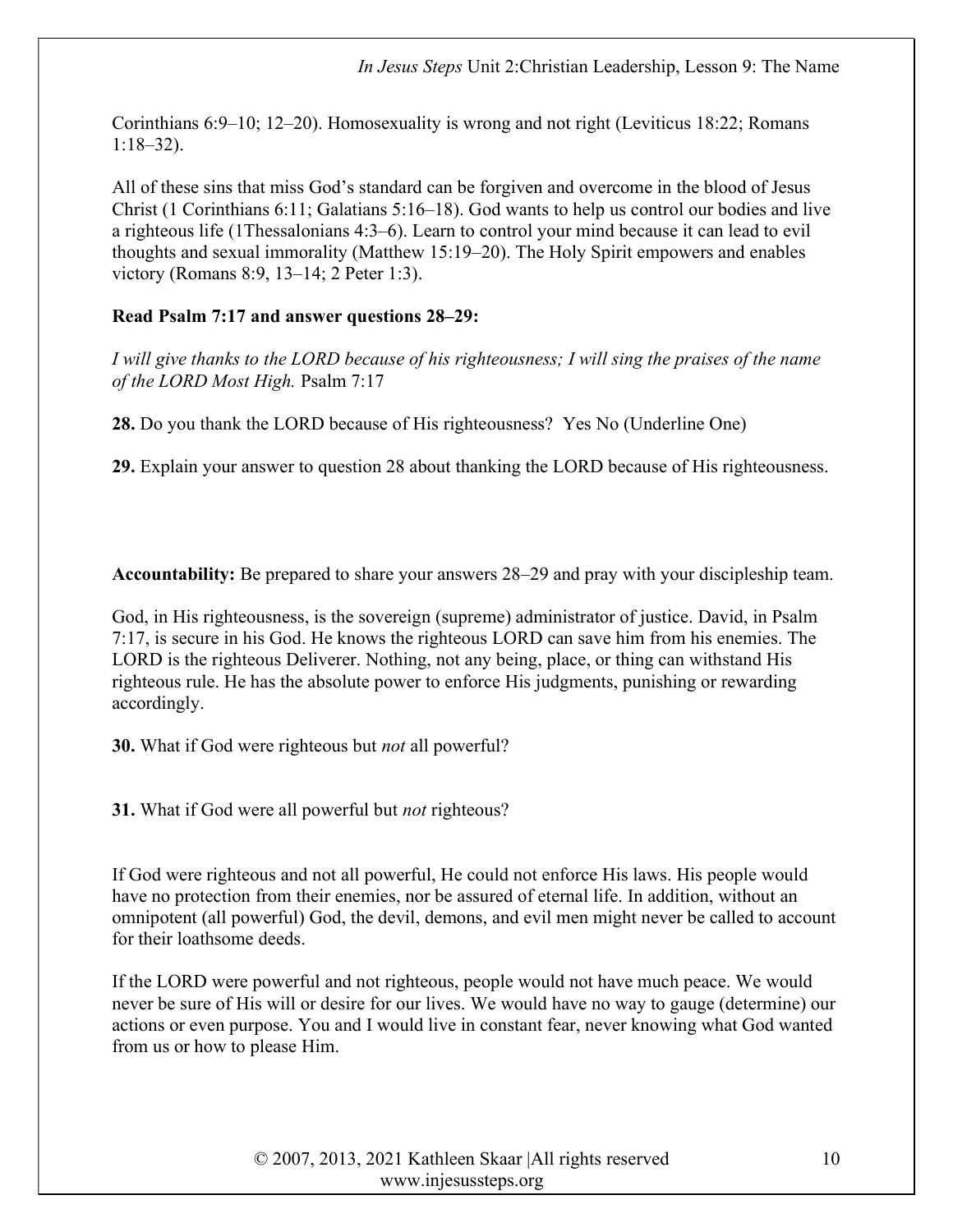32. Read Jeremiah 23:5–6. Who is the righteous Branch, the King, and Righteous Savior? (Cf. Acts 7:52)

"The days are coming," declares the LORD, "when I will raise up to David a righteous Branch, a King who will reign wisely and do what is just and right in the land.  $\delta$ In his days Judah will be saved and Israel will live in safety. This is the name by which he will be called: The LORD Our Righteous Savior." Jeremiah 23:5–6

## The LORD Our Righteous Savior

Although Jeremiah was speaking about the Israelite's freedom from the Babylonians, he is also prophesying about the Messiah, Jesus Our Righteous Savior. God the Father and God the Son share this name, The LORD Our Righteous Savior (Isaiah 45:21c).

When we speak of God's righteousness we are also speaking of God's justice. As we learned, the word translated for righteousness in biblical Hebrew is tsedeq ( $\epsilon$ "x"), and it's definition includes justice. When we speak of God being righteous, we are also saying God is just. He gives the right consideration to everyone's claims and treats them accordingly. He is a fair judge.

Justice demands that wrongdoing and crimes must be punished. A righteous judge does not allow criminal behavior to go unchecked. Mercy, on the other hand, calls for refraining from punishment, and forgiving others. Mercy, as we studied in Unit One: Who Is God?, Lesson 2, is also one of God's holy attributes.

33. How can God be both just and merciful at the same time?

God's justice and mercy met in Christ on the cross. We *are* sinners who deserve punishment for our sins and yet God's Son, in unfathomable (impossible to measure or understand) mercy, paid the penalty for our crimes. Justice was served, and mercy was given in Jesus' blood sacrifice. For those who do not receive God's mercy, which is Jesus' taking the rap (criminal charge), justice will be served with an eternal sentence of hell.

34. Read Romans 4:23–25. How do we share in God's attribute of righteousness, and become righteous?

**Definition:** The word *credit* has various meanings but in the context of Romans 4:23–25 it means that a payment has been recorded to one's account. Abraham was reckoned or credited righteous because he believed in God and His promises (Romans 4:20–22).

The words "it was credited to him" were written not for him alone,  $^{24}$ but also for us, to whom God will credit righteousness—for us who believe in him who raised Jesus our Lord from the dead. <sup>25</sup>He was delivered over to death for our sins and was raised to life for our justification. Romans 4:23–25 (underlining by author for emphasis)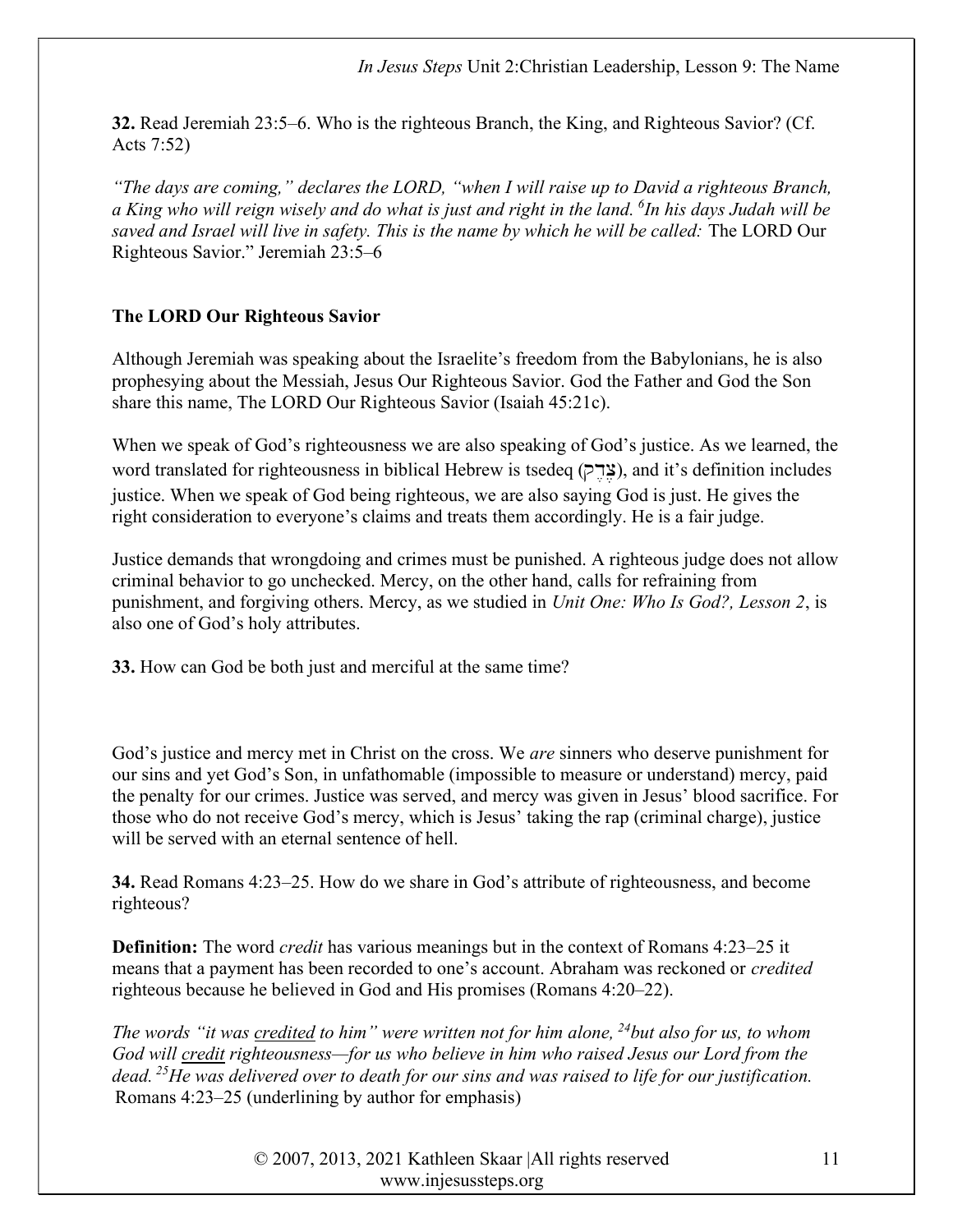35. Believers still sin, so how can we live up to God's standard and be righteous in His sight? (Hebrews 9:14; Ephesians 4:21–24; 1 John 1:8–10; Romans 6)

Our righteousness is credited (reckoned, paid) to us through the blood of Jesus Christ, who paid the penalty for our sins. Although we do not take pleasure in sin anymore, we can still do wrong things. When this happens, we agree with God that we have sinned and ask forgiveness based on our faith and trust in Christ and his sacrifice on the cross.

## Why Christians Continue to Sin

After we are born again in Christ we are new creations. Our sins are forgiven, and we have God's Spirit to lead us in all righteousness. We have the ability to do what is right (Romans 6:11–14) but we do sin (1 John 1:8).

God does not take away our human nature and our ability to choose good from evil (Romans 6:19). We still have free will and we still have Satan and his followers who prowl around looking for someone to devour (1 Peter 5:8). In our natural body we will always be tempted to put ourselves, our comfort, and our own satisfaction above others. Also, we continue to live in a fallen and corrupted world that can entice or lure us into sinful activities.

Even Jesus, in His humanity, was tempted (Matthew 4:1–11). Satan tried to persuade Jesus to turn rocks into bread when He was hungry, to prove Himself deity by testing God, and to receive His reward early by false worship. Jesus was perfect and in every temptation He never sinned. He always chose God's way and righteousness.

Jesus' Spirit lives within believers and helps us to resist temptation just like He did. We need to allow Jesus to take over and work through us (Philippians 4:13). Once we are saved, we begin the process called sanctification. We grow in holiness and purity each day (Hebrews 12:14–15; 1 Thessalonians 4:3–8). As new creations, we should not enjoy sin, nor should we continue in sinful behaviors.

When we do sin, we are to agree with God that we have done wrong (1 John 1:9). We use our free will to repent, that is, we turn from doing that particular sin or sins. As Jesus taught, we should pray for help to keep us from temptation because the *spirit is willing, but the body is weak* (Mark 14:38). God gives us grace to walk in His steps.

Note: The last four pages on this lesson contain a "Contemplative Confession Guide." Ideally, confess a sin whenever you become aware of it. Sometimes we may have blind spots to our sinful thoughts and actions. With the Holy Spirit's guidance, use this guide to help bring all sins to mind so you may confess, repent, and remain in holy relationship with God.

Action Step: You are righteousness in Christ Jesus. Give praise to His name.

—End Day Two—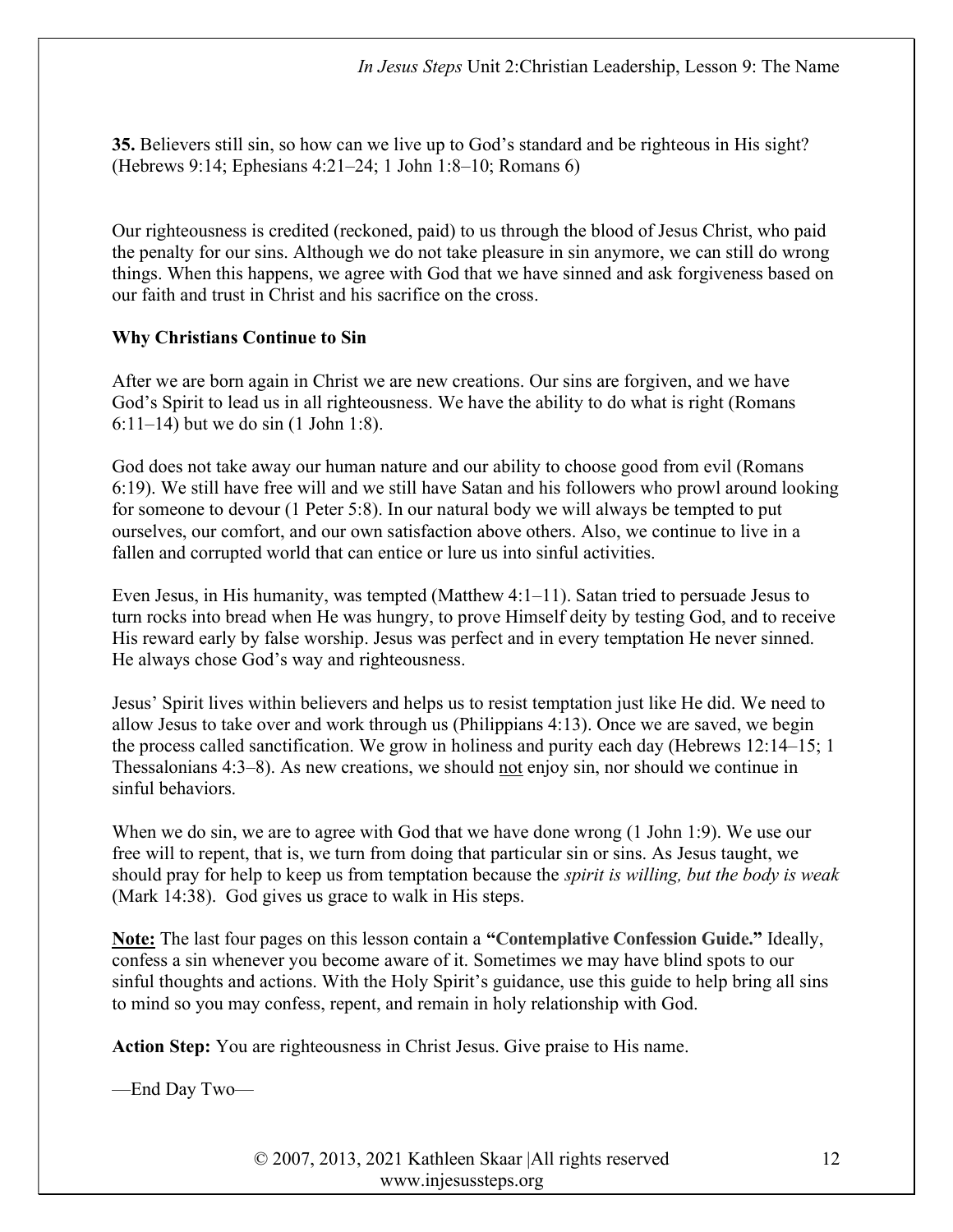#### Day Three The Shepherd

A shepherd is one who watches, tends, or keeps a flock of sheep. Sheep are grass eating animals that were important in ancient Israel. They were used for their fleece, hide, meat, milk, and as an offering in the sacrificial system. Sheep were significant in Israel's economy.

Sheep needed and still need a lot of care for them to be healthy and useful. Not only are they subject to attack by other wild animals, but they have certain characteristics that keep them from being successful as solitary or independent animals. They are skittish (jumpy), tend to overeat, attract parasites, and are not able to keep their wooly hair manageable. The fleece can actually grow and become heavy and cause the sheep to fall over from its weight.<sup>3</sup> Once the animal falls down from a full fleece, it will not be able to rise again on its own, and without help will die.

Not every sheep herder is willing to do what is necessary to have healthy and productive sheep. There are good shepherds who are concerned about their sheep and bad shepherds who are not. David, who wrote the  $23<sup>rd</sup>$  Psalm, knew the difference between the two. Being a good shepherd himself, he was willing to risk his life for his sheep. The Bible tells us that he fought both bear and lion to keep his flock safe (1 Samuel 17:36).

## The LORD is my Shepherd (Yahweh Rohi)

**36.** Read Psalm 23:1. Who is *your* Shepherd?

The LORD is my shepherd, I lack nothing. Psalm 23:1

37. Read Psalm 95:6–7a Whose pasture and flock do you belong to?

Come, let us bow down in worship, let us kneel before the LORD our Maker; <sup>7</sup>for he is our God and we are the people of his pasture, the flock under his care. Psalm 95:6–7a

In the Bible sheep are used in various instances to symbolize God's people. God often uses what His people know and understand in the physical world to help them relate to Him in the spiritual world. For example, sheep can wander off, lose sight of the shepherd, and become lost. In Isaiah 53:6, God tells us that we are like sheep and go astray; we lose sight of Him and get off track.

**38.** What are some ways that *you* are like a sheep?

39. How has God been your shepherd?

 $3$  A Shepherd Looks At Psalm 23 by Phillip Keller is an insightful guide that you might want to read. Published in 1970 by Zondervan Publishing House, Grand Rapids, MI.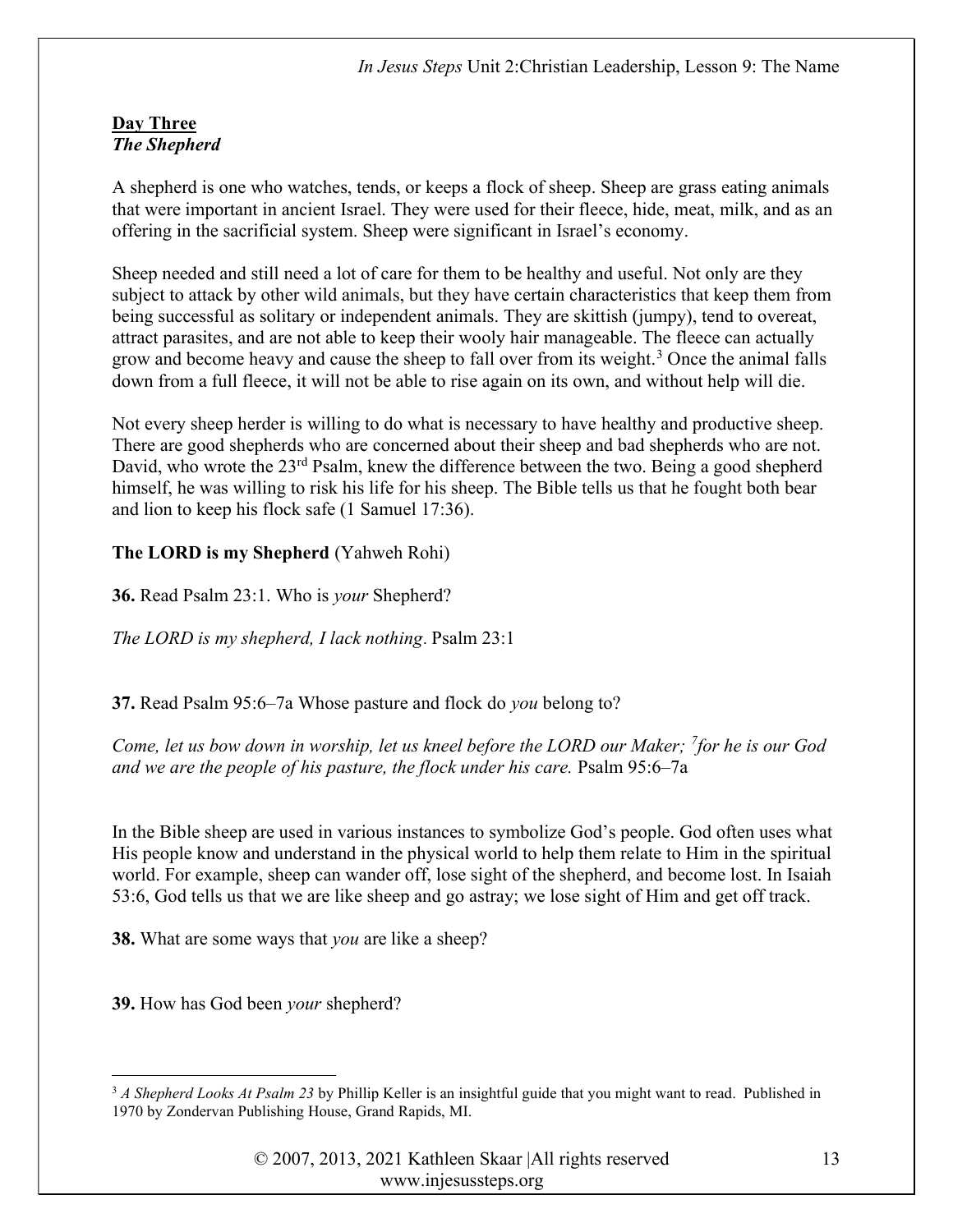Accountability: Be prepared to share your answers 38–39 and pray with your discipleship team.

David was not the first person to think of God as his shepherd. God established this particular name and how it relates to His people in the first book of the Bible. He then uses this strong and tender name throughout Scripture. It is a holy and meaningful picture of our God.

40. Read Genesis 48:15. How long did Jacob (Israel) say that God had been his shepherd?

Then he blessed Joseph and said, "May the God before whom my fathers Abraham and Isaac walked faithfully, the God who has been my shepherd all my life to this day." Genesis 48:15

## Read John 10:11 and answer questions 41–45:

"I am the good shepherd. The good shepherd lays down his life for the sheep." John 10:11

41. Who is speaking in this verse?

42. Do God the Father and God the Son share the name, Shepherd? Yes No (Underline One)

43. How did Jesus, the Good Shepherd, lay down his life for you?

44. How can *you* be a shepherd to a flock or group of people?

45. As a shepherd following Christ, how do *you* lay down *your* life for your sheep or people?

Accountability: Be prepared to share your answers 43–45 and pray with your discipleship team.

46. Read Revelation 7:17. List two things the Shepherd will do for you as a sheep of His pasture?

"For the Lamb at the center of the throne will be their shepherd; he will lead them to springs of living water. And God will wipe away every tear from their eyes." Revelation 7:17

Jesus, the Lamb and Shepherd, leads His sheep to springs of living water. In Revelation 7:17, living water means eternal life. Not only will the Shepherd's sheep receive everlasting life, but they will receive a life with no tears. God's people will be filled with eternal peace and joy.

# Read John 21:16 and answer questions 47–49:

Again Jesus said, "Simon son of John, do you truly love me?" He answered, "Yes, Lord, you know that I love you." Jesus said, "Take care of my sheep." John 21:16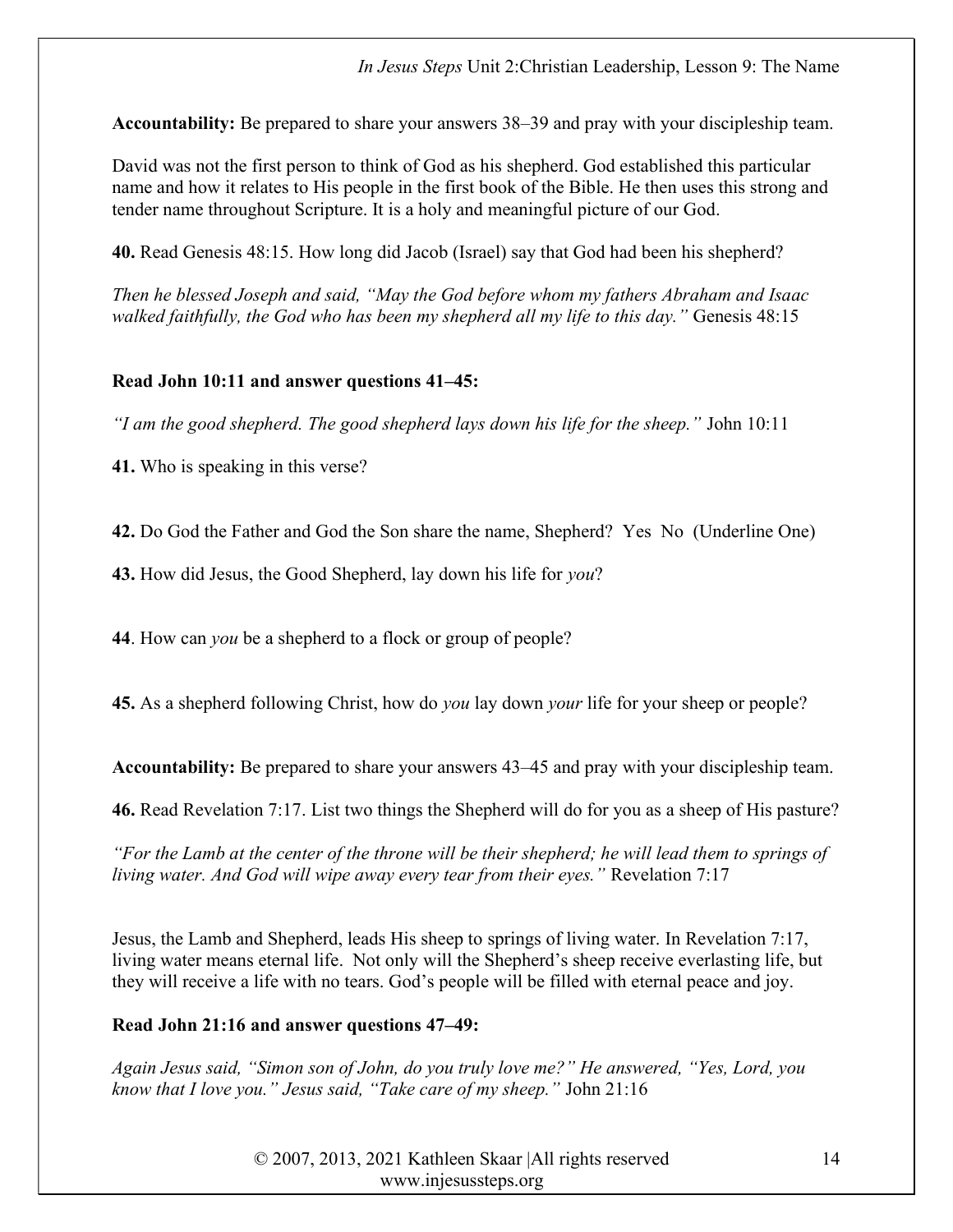47. What does Jesus ask Peter to do?

48. Is Jesus asking you the same thing, to take care of His sheep? Yes No (Underline One)

49. Explain your answer to question 48 about taking care of Jesus' sheep:

50. What are some specific ways that a Christian leader is a *good* shepherd of sheep? (See Matthew 4:19, 5:38–42; James 5:13; John 10:9–16, 21:15–17.)

# Action Steps: Pray and Practically Apply

O Great and Good Shepherd,

I am the sheep of Your pasture and have every good thing that I need. Your tender mercies are new every morning. Thank you for seeking me when I was lost and calling me back when I stray. I am forever indebted to You for laying down Your life for me, a simple sheep.

Thank You for continually protecting me from the evil one who wants to destroy me. No one can do anything to me except by Your permission. If I am caught in a trap or hindered in anyway, You will release me in perfect timing.

O loving and caring Shepherd, anoint and teach me to be a shepherd like You. Help me to lead, guide, serve, encourage, forgive, and lay down my life in Jesus' name. Thank You Holy Spirit for powerfully working through me for God's holy service and glory! Amen.

51. Choose one of the ways a leader is a good shepherd (see your answer to #50) so that you can apply it to your own life. What did you choose to do, and how will you begin to use it?

Accountability: Be prepared to share your answers 48–51 and pray with your discipleship team.

—End Day Three—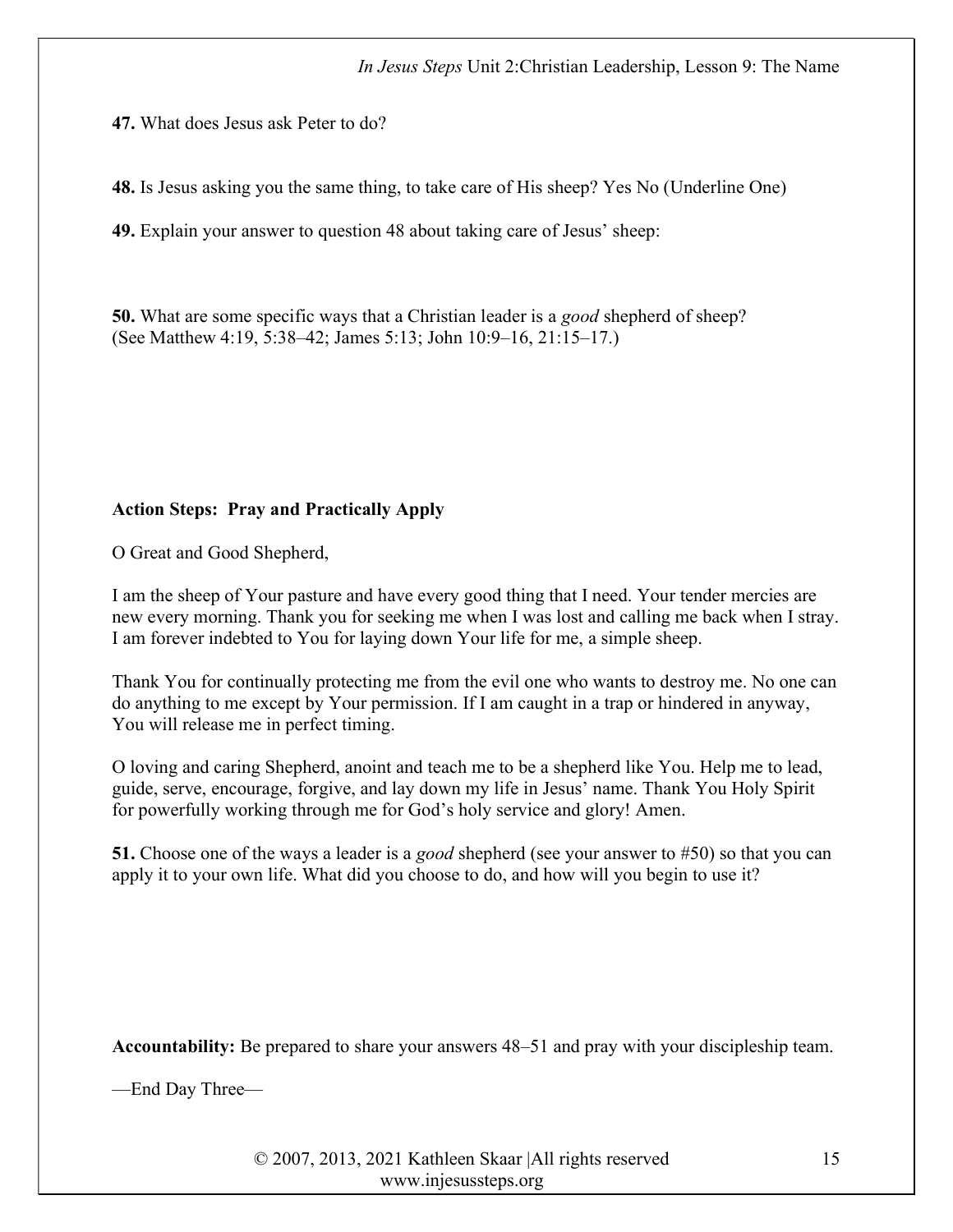## Day Four I AM

Misusing any names of the triune God is wrong. This includes using God's names in flippant or frivolous ways. He is not a God to trifle with in humor or jest. He created us to have wholesome humor, but we are surely guilty if we say or use God's names, including Jesus, in an unholy or unworthy manner.

All of God's names are to be revered (honored) and not misused. The Bible makes this clear (Exodus 20:7; Matthew 6:9). But we should not be so worried about misusing God's names that we never say them. God wants to hear us speak His names in love and adoration. Think about it: "Don't you like to hear your name spoken out loud with fondness or affection?"

God is relational and He made us relational. He has revealed His names to us in Scripture so we could know and relate to Him. If God did not want us to speak or meditate on His names, He would not have clearly revealed them to us.

The correct use of God's names reminds me of the story of the talents (Matthew 25:15–29). Recall the servant who received one talent. He hid it for fear of losing it and having to face a tough master. The master was not pleased at all. In the same way God is a righteous Master, and He will punish anyone who misuses His name. However, like the earthly master wanted His talents increased and not hidden, God wants the proper use of His name increased and not hidden away. He desires His name to be praised and honored among the nations.

God has given us His name as a pure gift of revelation and love. Let us return this gift with our love and respect. Let us be thankful and always use His Name properly.

52. What do you do when you hear any of God's names misused by a person, through a movie, or social media?

53. Explain whether or not you think God will hold you responsible for your response to another's misuse of His name:

When someone is misusing God's name, you can ask them *in a kind and loving manner* to stop. Ask the Holy Spirit to lead you in what to say and how to say it. If you are truly living out your faith, others may recognize your genuineness and refrain from swearing in your presence. If you are in a situation where the misuse of the Lord's name is continuous and you cannot escape it, pray for the strength of your witness and the mighty power of Jesus to change lives.

The media, including movies, social media, misuses God's name constantly. At the least, do not watch or listen to these kinds of things. Pray for Hollywood and other film makers not to abuse the name of our Lord. At the most, undergirded (firm basis) by prayer, consider ways you can affect this industry. Perhaps you might contact studio leaders by some means, asking them to honor God's name in all of their products.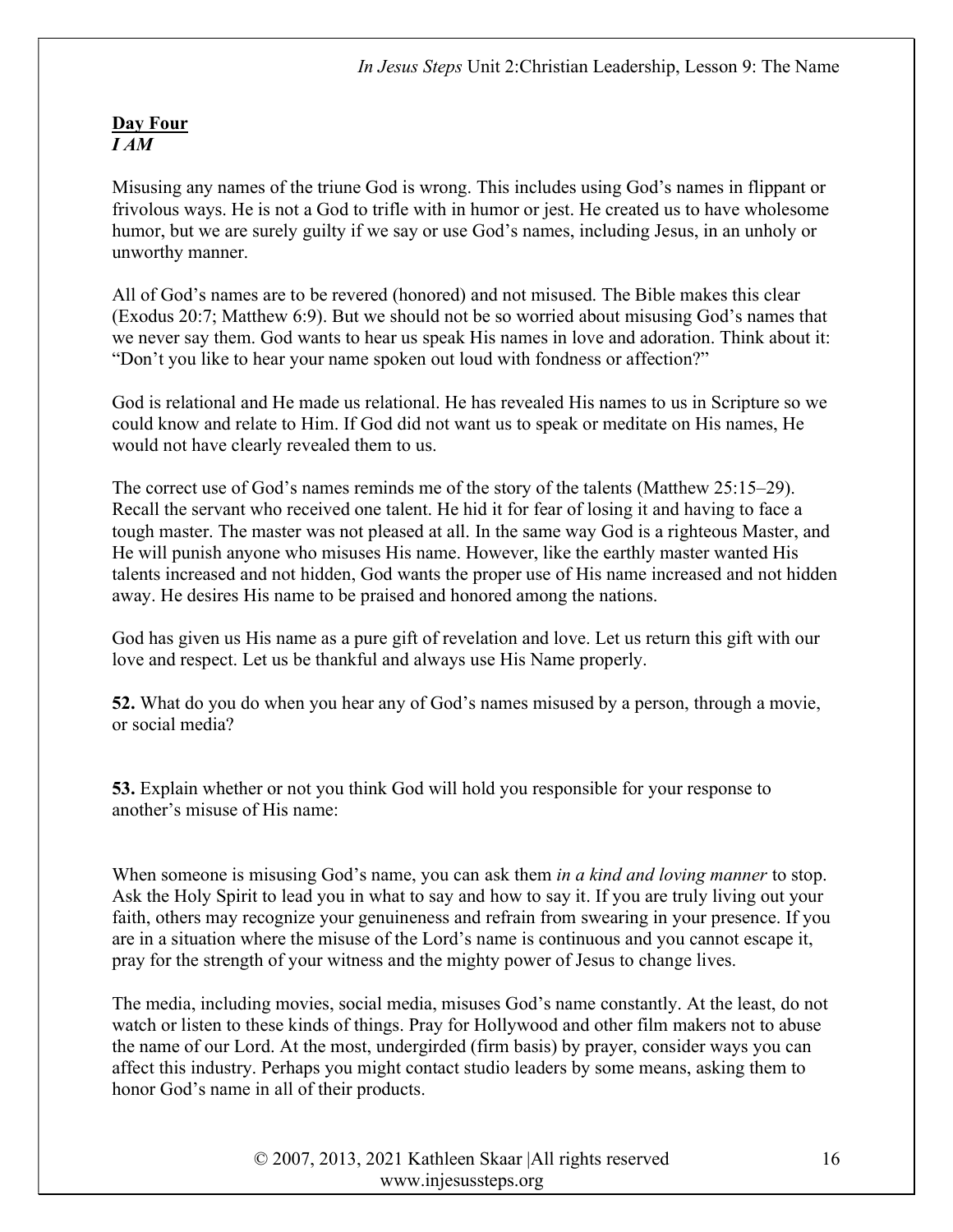## Action Step

If you have ever misused God's name, take time now to confess, repent, and receive God's mercy. When you get angry and offensive words just seem to slip out, confess, repent, and again receive God's mercy. In time, you will cease to have those slips in Christ Jesus, our Lord.

## I AM, HE IS (EHYEH, YAHWEH)

We now turn our attention to the name God said was to be remembered from generation to generation (Exodus 3:15). It is a powerful and holy name that encompasses some of God's exclusive attributes. It is the name that God gave to Moses to use in a significant and historic mission.

## Read Exodus 3:13–14 and answer questions 54–55:

Moses said to God, "Suppose I go to the Israelites and say to them, 'The God of your fathers has sent me to you,' and they ask me, 'What is his name?' Then what shall I tell them?"  $^{14}$ God said to Moses, "I AM WHO I AM. This is what you are to say to the Israelites: 'I AM has sent me to you.'" Exodus 3:13–14

54. When Moses asked God for His name, what name did God give to him (v. 14)?

55. After God told Moses His name, what further instructions did God give (v. 14)?

In the Hebrew text, the word God uses for His name,  $IAM$ , is EHYEH (אֲהָיָה). It is the *first* person, singular, qal, imperfect tense of the verb to be. Context, syntax (sentence structure) and grammar give words various meanings and nuances. The Qal imperfect expresses the kind of action as incomplete or an incomplete state of being, whether in the past, present, or future. In fact, in the previous verse Exodus 3:12, the same verb is translated, I will be, reminding of that God is timeless. Recall the Lord God, who is, and who was and who is to come (Revelation 1:8).

When we use God's name we say YAHWEH (YHWH), HE IS. The word is the third person, masculine, singular, qal, imperfect of the verb, to be. This is the name that Moses uses when he goes to the Israelites and tells them that YAHWEH (HE IS) has sent me to you.

In English, the verb to be can mean to have existence, give description, continue or happen. It can also mean to live, occupy a position, to have a certain identity, or to become. Bible translators have made various attempts to bring out the real sense and meaning of God's name  $EHYEH$  (אֱהְיֵה),  $IAM$ :

I AM THE ONE WHO ALWAYS IS (NLT) I AM THAT WHICH IS (YLT) I am he who is (NJB) I AM THE BEING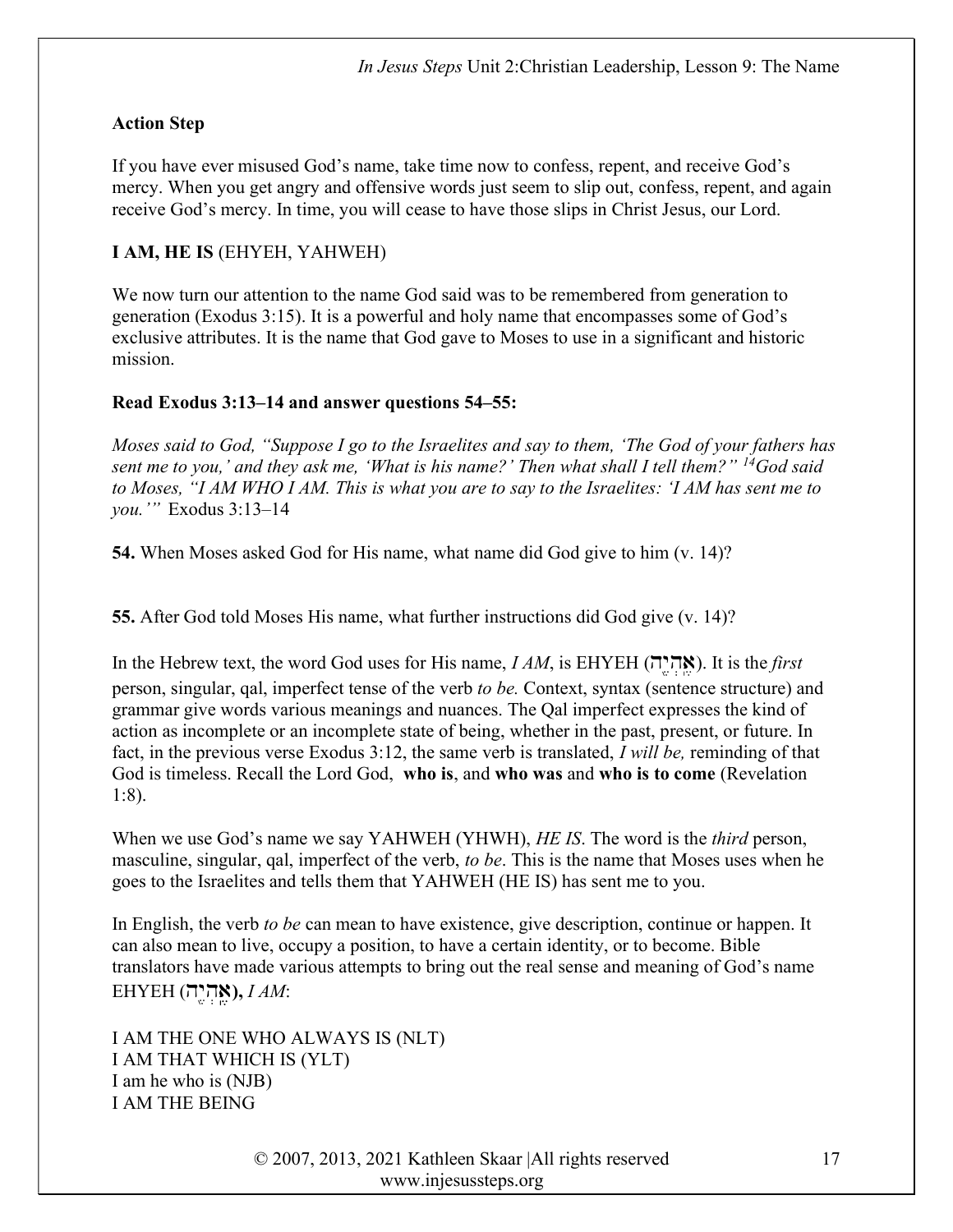The One who Eternally Exists The Self Existent One I am the one that has being within himself  $4$ 

God is spirit and is not restricted by time, space, or matter. He created all three when He created the universe. God acts and moves within the time and space that He created but He is not limited by it. God is timeless and eternal, with no beginning and no end. So, when God says I AM, He is revealing His self–existent nature. He is dependent on no one. However, everyone is dependent on Him.

God exists everywhere (Jeremiah: 23–24; Psalm 139:7–10); HE IS. He is omnipresent (Omni means all in Latin). God's omnipresence is difficult for us to understand because we live in time and space surrounded by matter. We can be separated in time and space from people and things, but God cannot. He is present with you and with me and with all creation at the same time. Whether or not He reveals His presence in some tangible way, has no bearing on this truth of his omnipresence.

However, God is not identical or contained within His created universe (Pantheism). This is a non–Christian idea. This is a New Age view of God. Taken to extreme, the New Ager will declare that all things are god or in god so that there is no difference between God, man, or a tree.

56. How does studying the name YHWH enlarge your view of God?

Accountability: Be prepared to share your answer to question 56 with your discipleship team.

## Read John 8:58–59 and answer questions 57–59:

"Very truly I tell you," Jesus answered, "before Abraham was born, I am!"  $59$ At this, they picked up stones to stone him, but Jesus hid himself, slipping away from the temple grounds. John 8:58–59

57. What name does Jesus call Himself?

58. When Jesus called Himself "I Am," why did the Jews attempt to stone him? (Cf. Leviticus 24:16)

59. What name does God the Father and God the Son share but we do not?

<sup>&</sup>lt;sup>4</sup> J.D. Douglas., New Bible Dictionary, Second Edition, (Tyndale House Publishers, Wheaton, IL, 1991) 427.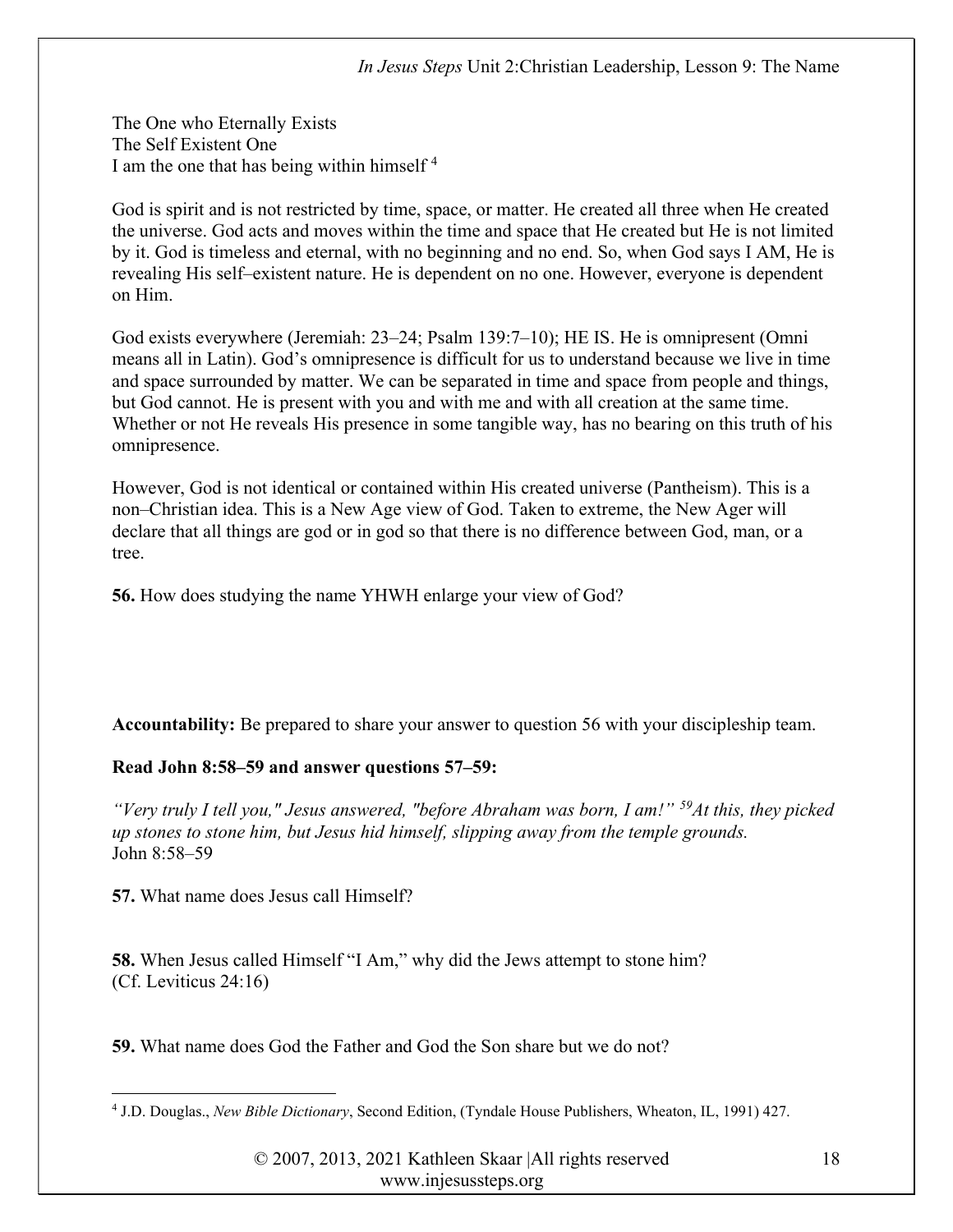## Read Colossians 1:15–17 and answer questions 60–63:

The Son is the image of the invisible God, the firstborn over all creation.<sup>16</sup>For in him all things were created: things in heaven and on earth, visible and invisible, whether thrones or powers or rulers or authorities; all things have been created through him and for him.<sup>17</sup>He is before all things, and in him all things hold together. Colossians 1:15–17

60. Who is the image of the invisible God  $(v.15)$ ?

61. Who do we depend on to keep our world together (v.17)?

62. Why should Jesus' name be revered and kept holy  $(v.15-17)$ ?

63. Why do you think some people think misusing Jesus' name is not as egregious (awful) as misusing God's name?

# Action Step

64. Pray for the Holy Spirit to lead you to someone in the next couple of days that you can communicate the truth of God and Jesus being one and sharing the same holy name, YAHWEH. Make notes about your experience and share with your discipleship team:

Accountability: Be prepared to share what happened from Action Step 63 with your team.

—End Day Four—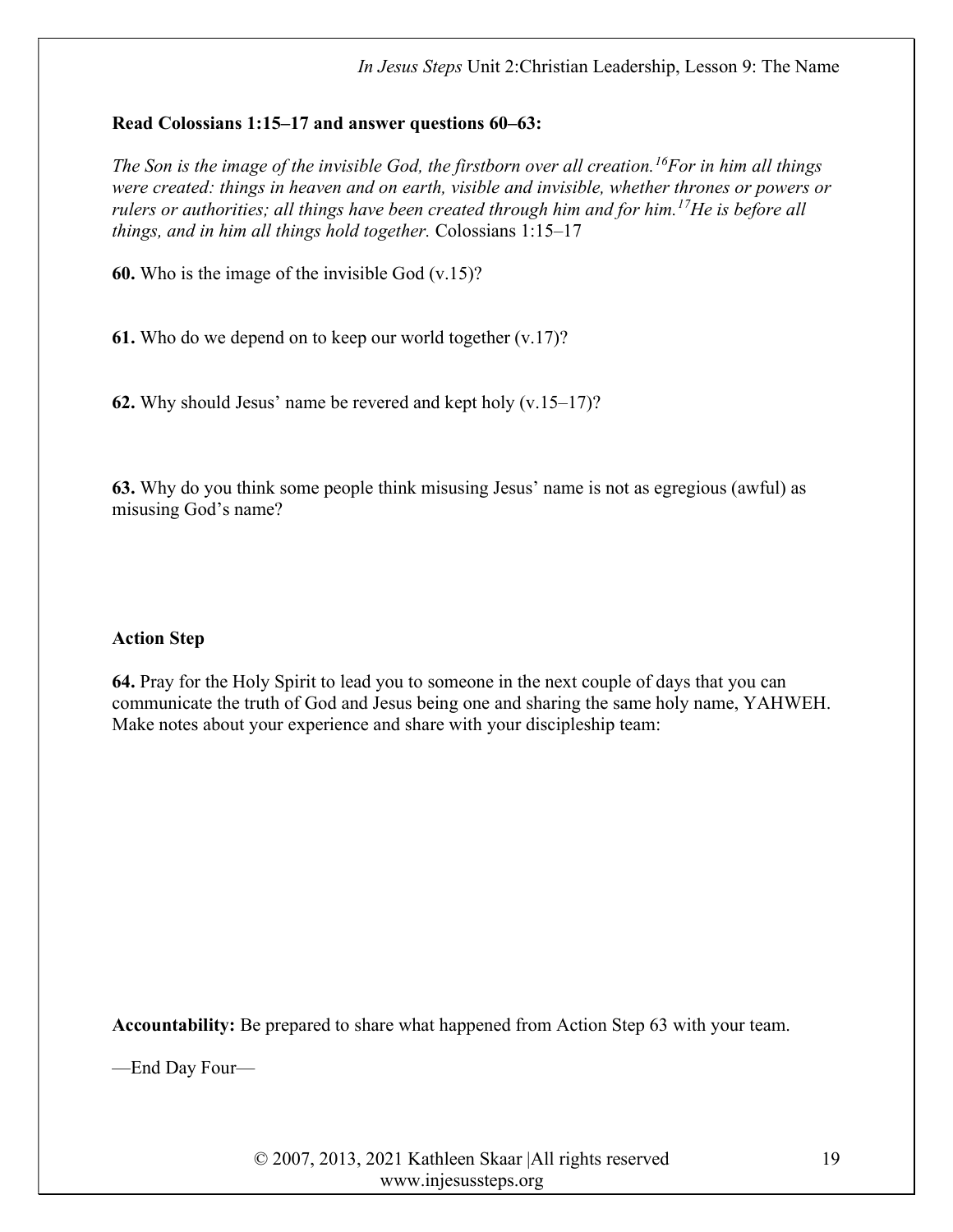## Day Five In His Name

We looked at three names that God the Father and God the Son share: The LORD Our Righteousness, The Good Shepherd, and YHWH. Sharing the same name is another powerful testimony to the fact that Jesus and the Father are one. Recall that God's name is synonymous (identical) to Himself. No one could call himself YHWH except God.

## Read John 17:11–12 and answer questions 65–66:

I will remain in the world no longer, but they are still in the world, and I am coming to you. Holy Father, protect them by the power of your name, the name you gave me, so that they may be one as we are one. <sup>12</sup>While I was with them, I protected them and kept them safe by that name you gave me. None has been lost except the one doomed to destruction so that Scripture would be fulfilled. John 17:11–12 (Judas Iscariot was the one doomed to destruction.)

65. Jesus prayed to the Father to protect His disciples by the power of His name. Since John died in exile and the other ten apostles were martyred, how was Jesus' prayer answered?

Jesus was praying that God would keep the disciples in His name. He wanted the disciples to be one with the Father and Himself rather than being lost to eternal damnation (condemned to hell or eternal punishment). Jesus was not praying that their bodies would remain safe, but their souls or spirits would be true to God. Jesus' prayer was answered in that all His disciples except Judas remained faithful, even to death.

66. Based on Jesus' prayer, how will you adjust or refine your prayers for those you are discipling and for others  $(v. 11-12)$ ?

67. Read and meditate on John 14:13–14. List two reasons Jesus will do what you ask in prayer:

And I will do whatever you ask in my name, so that the Son may bring glory to the Father. <sup>14</sup> You may ask me for anything in my name, and I will do it. John 14:13–14

Accountability: Be prepared to share your answers to questions 65–67 with your team.

Asking in Jesus' name means we are dwelling in or living in Him. We are standing firm and following Jesus daily. Our desire is to bring honor to God and not to ourselves. In fact, our prayers match up with the Father's will and what He wants to accomplish through us. We, like Jesus, have the Father's glory in mind when we make our requests.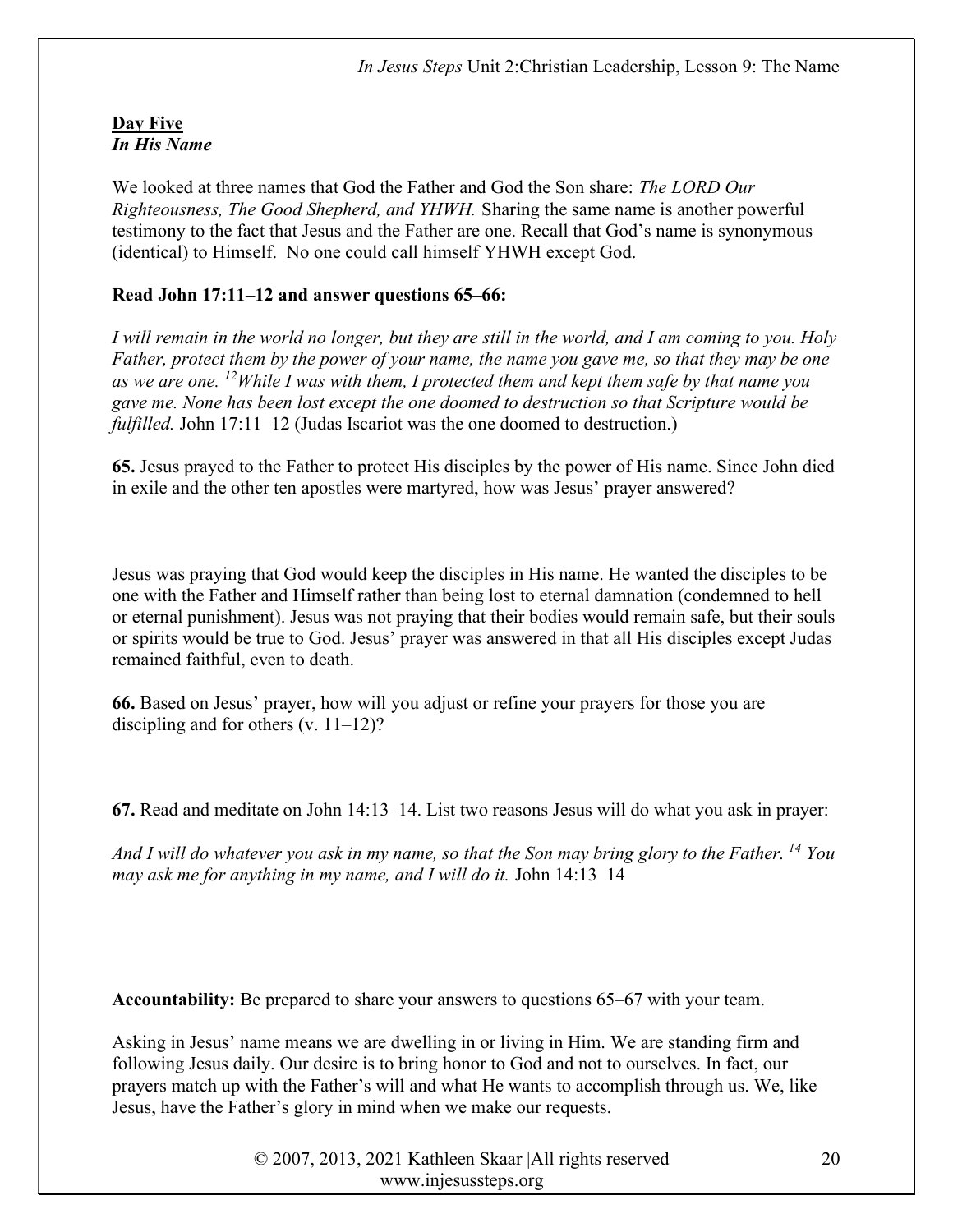## Read Acts 5:40–41 and answer questions 68–70:

His speech persuaded them. They called the apostles in and had them flogged. Then they ordered them not to speak in the name of Jesus, and let them go.  $^{41}$ The apostles left the Sanhedrin, rejoicing because they had been counted worthy of suffering disgrace for the Name. Acts 5:40–41

68. Did Jesus' name keep the apostles from being flogged? Y N (Underline One)

69. After the flogging, why did the apostles leave rejoicing?

70. How have you suffered disgrace for Jesus' Name?

Jesus suffered both emotional and physical persecution while he walked the earth in human form. Being in Jesus or living in His name means that we may be called to suffer in similar ways. The servant is not greater than the Master. Jesus does not promise a life without pain and suffering but one lived victoriously through Him, both now and forever.

71. According to Luke 10:20, what should you rejoice about?

However, do not rejoice that the spirits submit to you, but rejoice that your names are written in heaven." Luke 10:20 (Cf. Revelation 21:27)

72. Read Psalm 52:9. Where do you place your hope?

For what you have done I will always praise you in the presence of your faithful people. And I will hope in your name, for your name is good. Psalm 52:9

# 73. Action Step: Memorize Isaiah 26:8 and 42:8:

Yes, LORD, walking in the way of your laws, we wait for you; your name and renown are the desire of our hearts. Isaiah 26:8

"I am the LORD; that is my name! I will not yield my glory to another or my praise to idols." Isaiah 42:8

Accountability: Be prepared to share your memory verses #73 with your discipleship team.

—End Day Five and Lesson 9—

# Next—Unit 2: Christian Leadership, Lesson 10: Active Leadership Mission

Rev 5/20/2022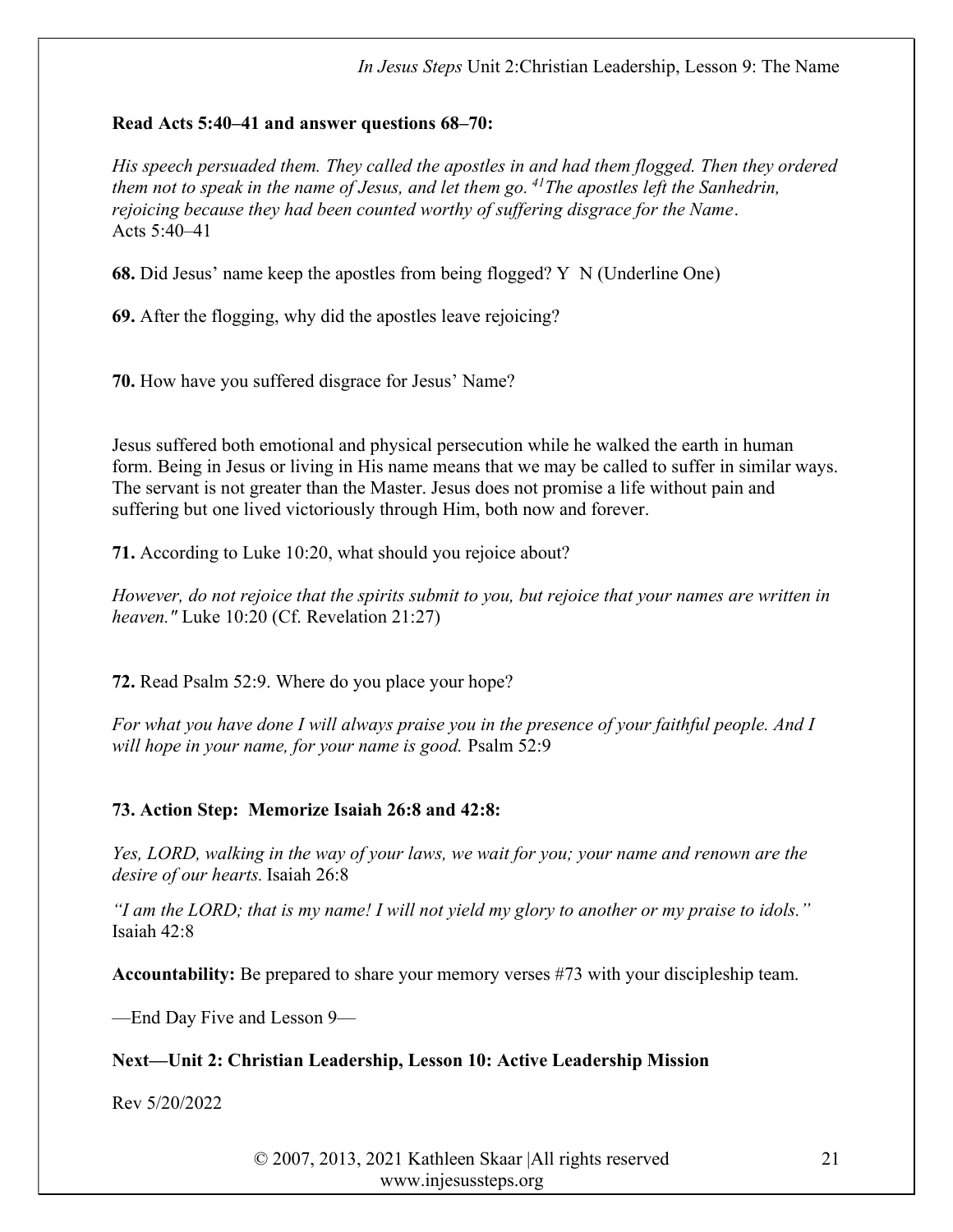# Contemplative Confession Guide

Holy God, You are good and set the standard for righteousness. I ask to walk in Your holiness and light.

This is the message we have heard from him and declare to you: God is light; in him there is no darkness at all. 1 John 1:5

Search my heart O God, my thoughts and my ways, and see if there is any offensive way in me.

Search me, O God, and know my heart; test me and know my anxious thoughts. <sup>24</sup>See if there is any offensive way in me, and lead me in the way everlasting. Psalm 139:23–24

If I had cherished sin in my heart, the Lord would not have listened; Psalm 66:18

Holy Spirit, please reveal my sins to me and lead me in godly sorrow for my transgressions.

When he comes, he will prove the world to be in the wrong about sin and righteousness and judgment:  $9a$ bout sin, because people do not believe in me;  $10a$ bout righteousness, because I am going to the Father, where you can see me no longer;  $\mu$  and about judgment, because the prince of this world now stands condemned. John 16:8–11

In the same way, the Spirit helps us in our weakness. We do not know what we ought to pray for, but the Spirit himself intercedes for us through wordless groans.  $^{27}$ And he who searches our hearts knows the mind of the Spirit, because the Spirit intercedes for God's people in accordance with the will of God. Romans 8:26–27

Godly sorrow brings repentance that leads to salvation and leaves no regret, but worldly sorrow brings death. 2 Corinthians 7:10

Examine your conscience and confess (agree with and say plainly) to God about your wrongdoing. You might begin by praying: Father, I come to You as Your child and ask how I have hurt You, or caused You pain and heartache? (Genesis 6:6; Ephesians 4:30–32)

# Listed below are questions to help recall the specific wrong actions, deeds, or thoughts:

1. Relational Problems: Am I respecting and honoring God? Am I treating people including family, friends, stranger, and enemies in a Christ-like manner? Have I mistreated anyone? Have I been jealous, prideful, arrogant, or selfish toward another? Am I patient?

Do not let any unwholesome talk come out of your mouths, but only what is helpful for building others up according to their needs, that it may benefit those who listen. Ephesians 4:29

Note: Sometimes it is helpful to confess to another trustworthy Christian who will listen, keep a confidence, and pray with and for you to overcome temptation.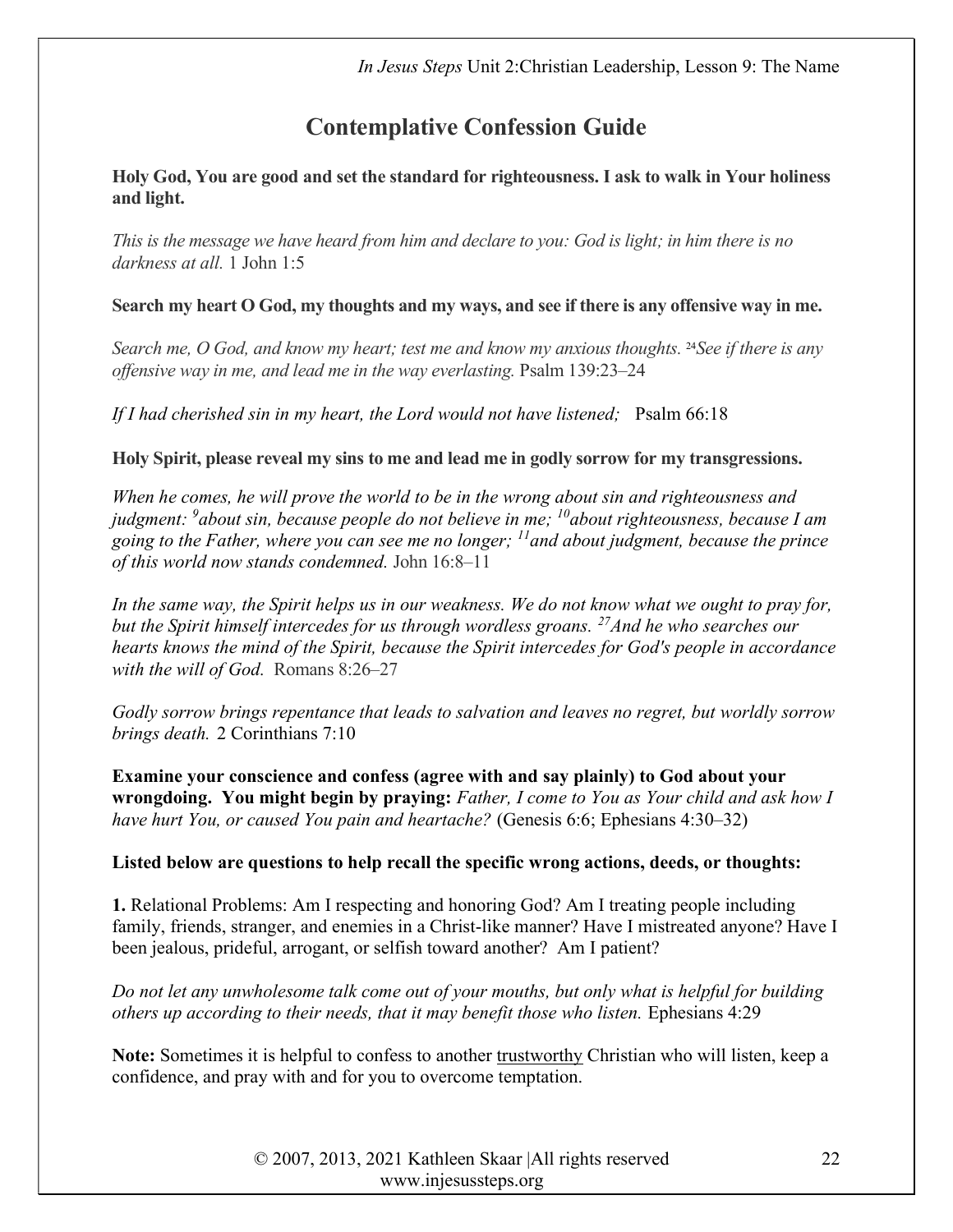Therefore confess your sins to each other and pray for each other so that you may be healed. The prayer of a righteous person is powerful and effective. James 5:16

2. Moral Purity: Do I have purity of mind and heart? How have I been impure? Am I watching or using social media, movies, or the internet in ways that are dishonoring to Christ? Am I listening to conversations, music, or any words that do not honor God? Are my reading materials pure?

I will not look with approval on anything that is vile. I hate what faithless people do; I will have no part in it. Psalm 101:3

3. Anxiety: Do I trust God completely without worry or concern? Do I tend to despair (feelings of hopelessness)? What am I concerned about that reveals my faithlessness?

Can any one of you by worrying add a single hour to your life? Matthew 6:27

Though the fig tree does not bud and there are no grapes on the vines, though the olive crop fails and the fields produce no food, though there are no sheep in the pen and no cattle in the stalls,  $^{18}$ yet I will rejoice in the LORD, I will be joyful in God my Savior. Habakkuk 3:17–18

4. Disobedience: How am I following God's direction? Am I walking in God's will and plan for my life? Am I following His word, the Bible?

"If you love me, keep my commands." John 14:15

5. Pure Motives and Attitudes: Do I have an unhealthy pattern of thinking? Do I complain or criticize others? Do I complain or criticize circumstances or things in my life? Am I selfindulgent with my time? Do I harbor a grudge or unforgiveness toward anyone, past or present?

Whoever slanders their neighbor in secret, I will put to silence; whoever has haughty eyes and a proud heart, I will not tolerate. Psalm 101:5

Don't grumble against one another, brothers and sisters, or you will be judged. The Judge is standing at the door! James 5:9

6. Moral Character: Am I honest? Can people depend on what I say? Do I say things in a way as to hide the truth of a situation? Am I ethical and deal fairly with everyone? Do I cheat? Do I gossip? Am I easily angered? Do I lack self-control? Do I submit to authority?

For this very reason, make every effort to add to your faith goodness; and to goodness, knowledge; <sup>6</sup>and to knowledge, self-control; and to self-control, perseverance; and to perseverance, godliness; <sup>7</sup>and to godliness, mutual affection; and to mutual affection, love.  ${}^{8}$ For if you possess these qualities in increasing measure, they will keep you from being ineffective and unproductive in your knowledge of our Lord Jesus Christ. 2 Peter 1:5–8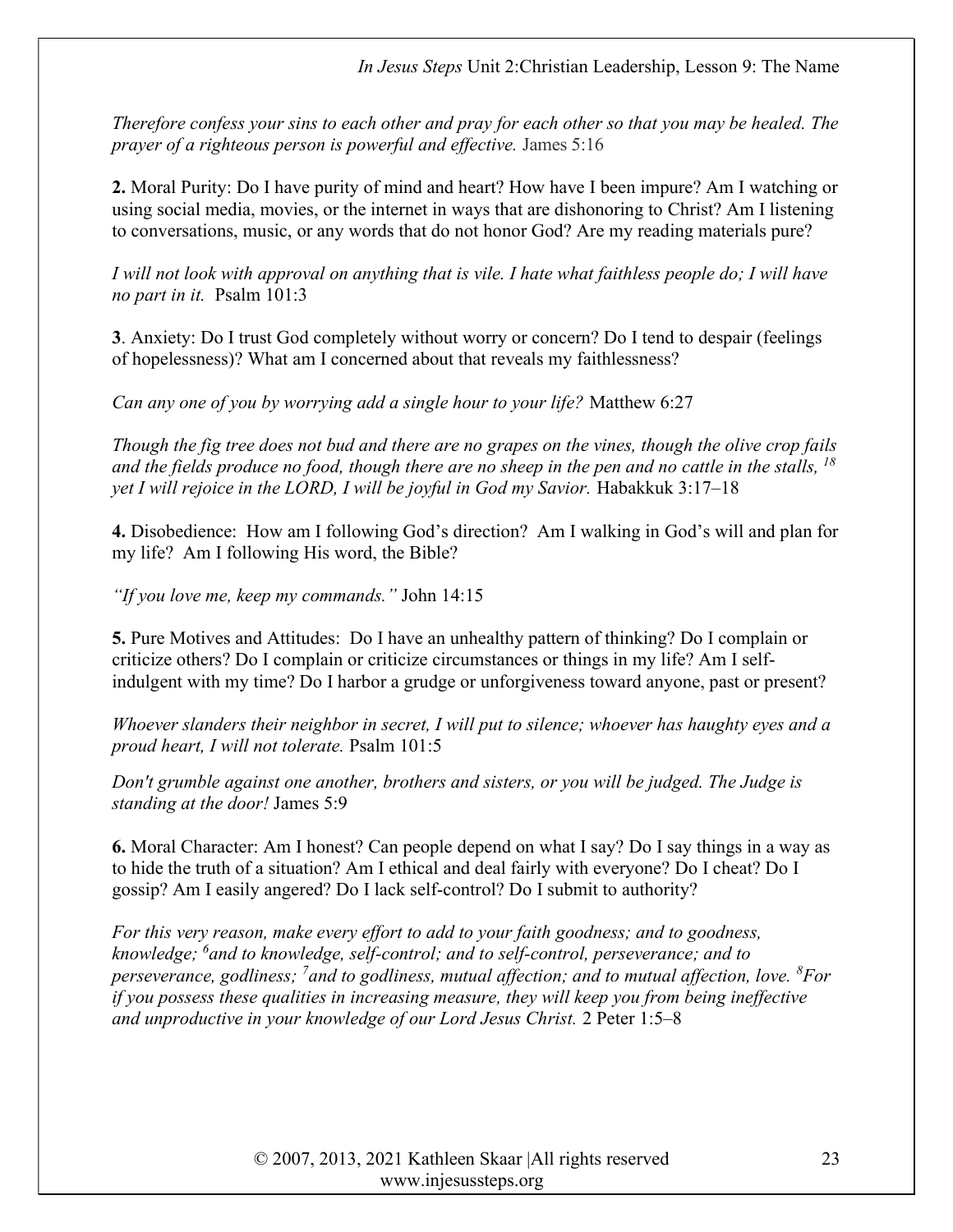7. Is there anything in any area of my life where I have sinned?

If we claim to be without sin, we deceive ourselves and the truth is not in us.  $9$ If we confess our sins, he is faithful and just and will forgive us our sins and purify us from all unrighteousness.  ${}^{10}$ If we claim we have not sinned, we make him out to be a liar and his word is not in us. I John 1:8–10

Do not love the world or anything in the world. If anyone loves the world, love for the Father is not in them. 1 John 2:15

O Merciful Father, I am sorry and sad for all the sins I just acknowledged. I turn back to You and turn away from my sins.

Have mercy on me, O God, according to your unfailing love; according to your great compassion blot out my transgressions. <sup>2</sup>Wash away all my iniquity and cleanse me from my sin  $3$ For I know my transgressions, and my sin is always before me.  $4$ Against you, you only, have I sinned and done what is evil in your sight; so you are right in your verdict and justified when you judge. <sup>5</sup>Surely I was sinful at birth, sinful from the time my mother conceived me. <sup>6</sup>Yet you desired faithfulness even in the womb; you taught me wisdom in that secret place. <sup>7</sup>Cleanse me with hyssop, and I will be clean; wash me, and I will be whiter than snow. <sup>8</sup>Let me hear joy and gladness; let the bones you have crushed rejoice.  $\mathscr{P}$ Hide your face from my sins and blot out all my iniquity. <sup>10</sup>Create in me a pure heart, O God, and renew a steadfast spirit within me. <sup>11</sup>Do not cast me from your presence or take your Holy Spirit from me. <sup>12</sup>Restore to me the joy of your salvation and grant me a willing spirit, to sustain me.  $^{13}$ Then I will teach transgressors your ways, so that sinners will turn back to you.  $^{14}$ Deliver me from the guilt of bloodshed, O God, you who are God my Savior, and my tongue will sing of your righteousness.  $^{15}$ Open my lips, Lord, and my mouth will declare your praise.  $^{16}$ You do not delight in sacrifice, or I would bring it; you do not take pleasure in burnt offerings. <sup>17</sup>My sacrifice, O God, is a broken spirit; a broken and contrite heart you, God, will not despise.  $^{18}$ May it please you to prosper Zion, to build up the walls of Jerusalem. <sup>19</sup>Then you will delight in the sacrifices of the righteous, in burnt offerings offered whole; then bulls will be offered on your altar. Psalm 51:1–19 (Instead of hyssop (v. 7), I pray to be cleansed in Jesus' blood. I end my prayer using Psalm 51 (v. 19) in this way: Then You will delight in the one righteous sacrifice, Jesus Christ, the Son of God.)

## Lord Jesus, You are the Christ, the atoning sacrifice for my sins. I accept Your free gift of forgiveness for all my sins, past, present, and future, known and unknown, intentional and unintentional. I pray that I die to sin and live for righteousness. Thank You, my Lord.

My dear children, I write this to you so that you will not sin. But if anybody does sin, we have an advocate with the Father—Jesus Christ, the Righteous One.  $^{2}$ He is the atoning sacrifice for our sins, and not only for ours but also for the sins of the whole world. I John 2:  $1-2$ 

"He himself bore our sins" in his body on the cross, so that we might die to sins and live for righteousness; "by his wounds you have been healed." 1 Peter 2:24